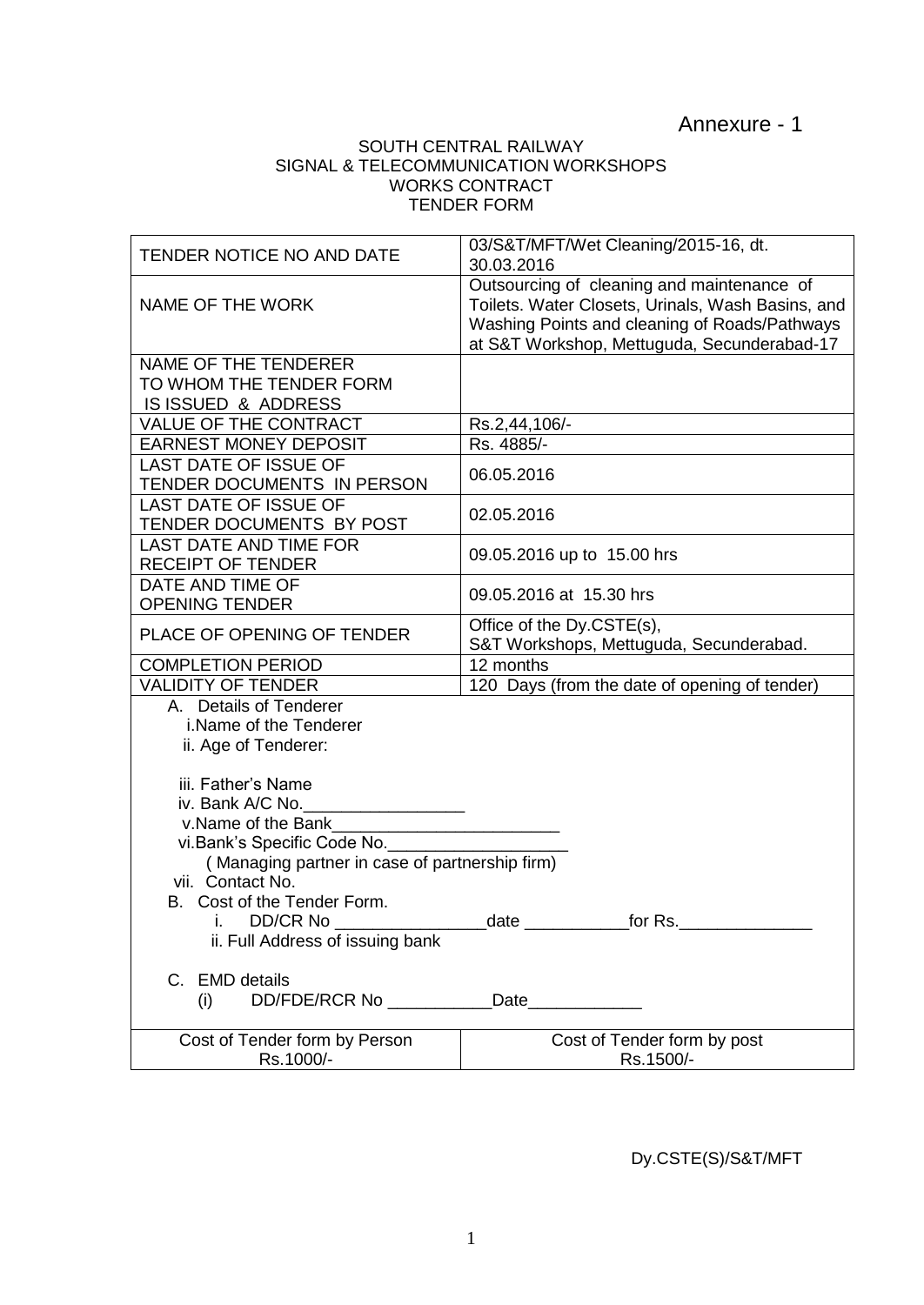## **NOTE TO TENDERERS**

- **i. The Tenders forms are available for sale in the Office of Dy.CSTE (Shops) Signal & Telecom Workshops, Mettuguda, Secunderabad – 500 017 and also in S.C. Railway Web site.**
- **ii. Tender conditions / other particulars are available in the Tender documents on South central railway website**
- **iii. The railway reserves the right to cancel the tender without assigning any reason thereto.**
- **iv. VENUE: Tender documents, duly completed in all respects shall be dropped in the Tender Box kept for the purpose at Office of the Dy.CSTE(Shops), Signal & Telecommunications workshops, Mettuguda, Secunderabad – 500 017 (or) may be sent by post to Dy.CSTE(Shops). Railway is not responsible for any delay in transit or loss of Tender form sent / received by post.**
- **v. If the date of opening happens to be a holiday, the tenders will be opened on the next working day.**

**Visit our site at http://www.scr.indianrailways.gov.in/**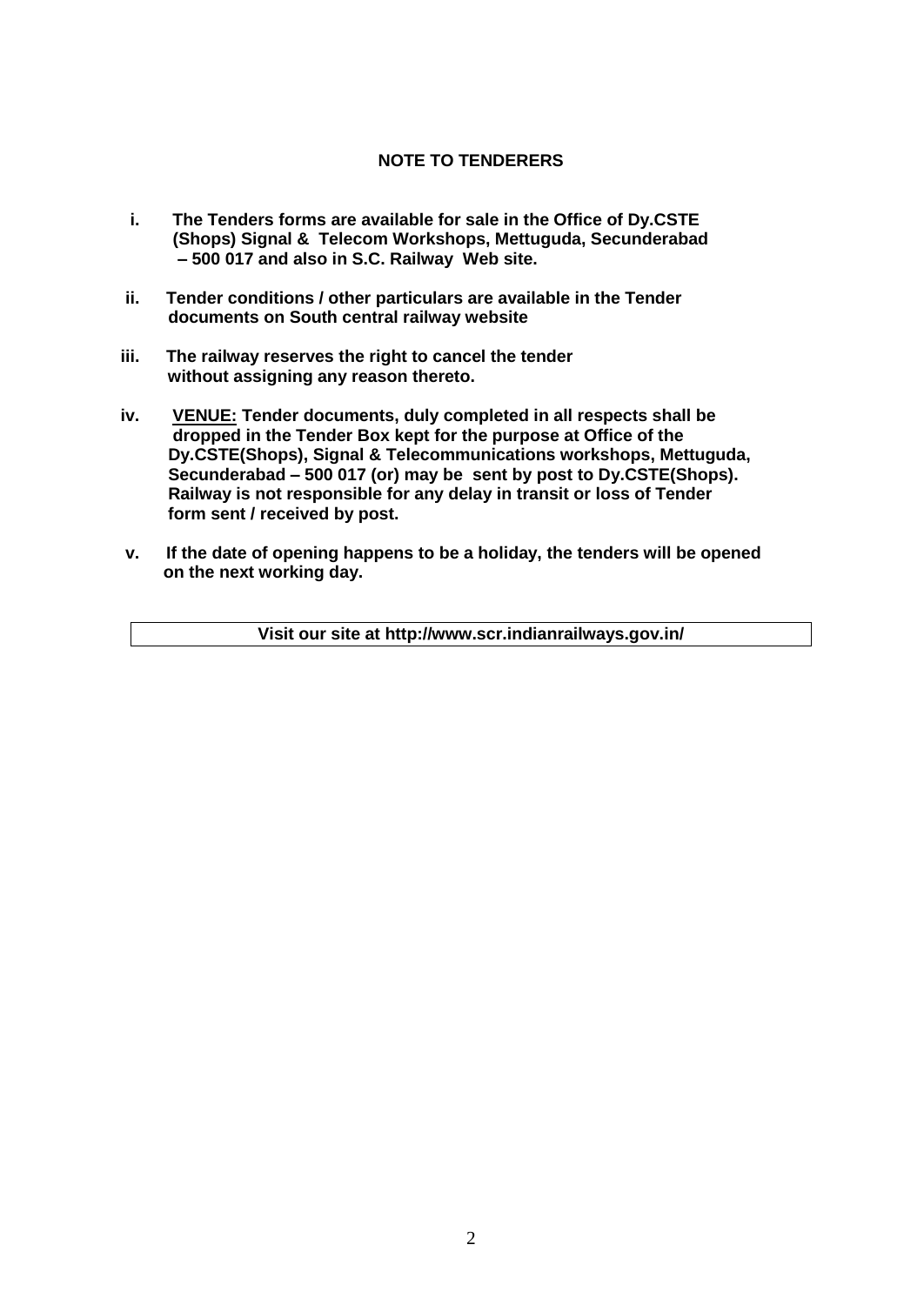# INDEX

|                | Description                                   | Page No.      |
|----------------|-----------------------------------------------|---------------|
|                | <b>Tender Form</b>                            | Annexure-I    |
| $\overline{2}$ | <b>Agreement Form</b>                         | Annexure-II   |
| 3              | <b>Regulations for Tender</b>                 | Annexure-III  |
| 4              | Scope of work, specifications & special       | Annexure-IV   |
|                | conditions of tender                          |               |
| 5.             | <b>Tender Schedule</b>                        | Annexure-V    |
| 6              | <b>Schedule of Works</b>                      | Annexure-VI   |
| $\overline{7}$ | <b>Bank Guarantee Bond</b>                    | Annexure-VII  |
| 8              | <b>Tender Hall Entry Pass</b>                 | Annexure-VIII |
| 9              | <b>National Electronic Fund Transfer Form</b> | Annexure-IX   |

# CHECK LIST

|                  | Earnest Money Deposit                                                  |
|------------------|------------------------------------------------------------------------|
| 2.               | Tender Form with all sheets                                            |
| 3.               | <b>Confirmation of Technical / Special Conditions</b>                  |
| 4.               | List of deviations if any                                              |
| 5.               | Valid income tax clearance certificate / attested certificate from the |
|                  | employer / Audited balance sheet certified by Chartered Accountant     |
|                  | etc for total contract amount received.                                |
| 6.               | Experience certificate with credentials                                |
| $\overline{7}$ . | Signature of tenderer in all pages of the tender form.                 |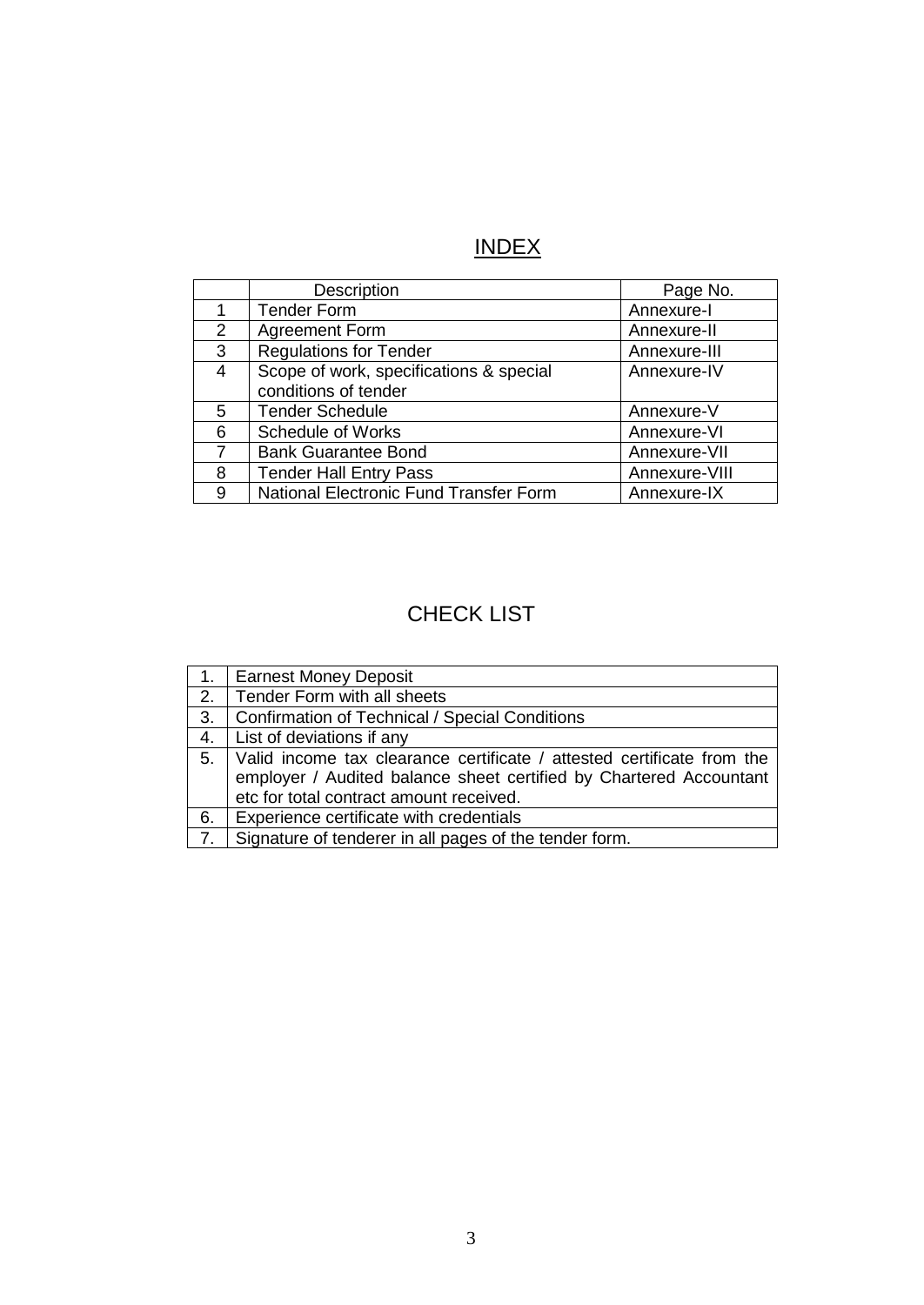## Instructions for submission of Tender documents by downloading from Website

- a) Tender schedules are also available on web site as an attachment to the Tender Notice and the same can be down loaded and used as tender document for submitting the offer. However, the cost of tender document as indicated on the cover page and in the Tender Notice has to be deposited by the Tenderer in the form of a bank draft payable in favour of Dy. FA&CAO/WS/LGD, S.C. Railway, or original money receipt obtained from Chief Cashier (Pay), S.C.Railway, Secunderabad or any Station Master/Station Superintendent on S.C. Railway along with the Tender document. This should be paid separately and not clubbed with the Earnest Money Deposit. If tenderers down load tender documents from Website and do not enclose proper value towards the cost of tender form, their tender shall be considered as invalid.
- b) Tenderers are free to down load the tender document from the website at their own risk and cost for the purpose of perusal and to use the same as tender document, if so desired for submitting their offer. If the offer of any tenderer who has submitted the Tender document down loaded from the website is accepted, the contract agreement will be prepared based on the master copy of the document and will be binding on the contractor. The Railway does not own any responsibility for any alteration/omission in the contents of the Tender form uploaded on the web site. No claim on this account will be entertained.
- c) The administration will not own any responsibility, if website is not opened for downloading / uploading the tender documents due to any technical snag.
- d) The prospective tenderers are advised to visit website http://tenders.gov.in. before one week to the date of tender opening to note any changes/corrigenda for any tender.
- e) e)Warning: It is hereby brought to the notice of all prospective tenderers that if any change/additions/deletions/ alterations are found to be made by them and the same is subsequently detected / noticed at any stage even after award of the contract, all necessary action including banning of business would be taken. In addition, the tenderers are liable to be prosecuted under law.

## **1. ELIGIBILITY CRITERIA: Nil**

- 1.2 Documents regarding previous experience, similar work handled in various organization and any other information may be enclosed for better appreciation.
- 1.1 Post Tender correspondence shall not be entertained. Railway shall not call for any clarification regarding the credentials from the contractor(s) after the tender is opened.

SIGNATURE OF TENDERER(S)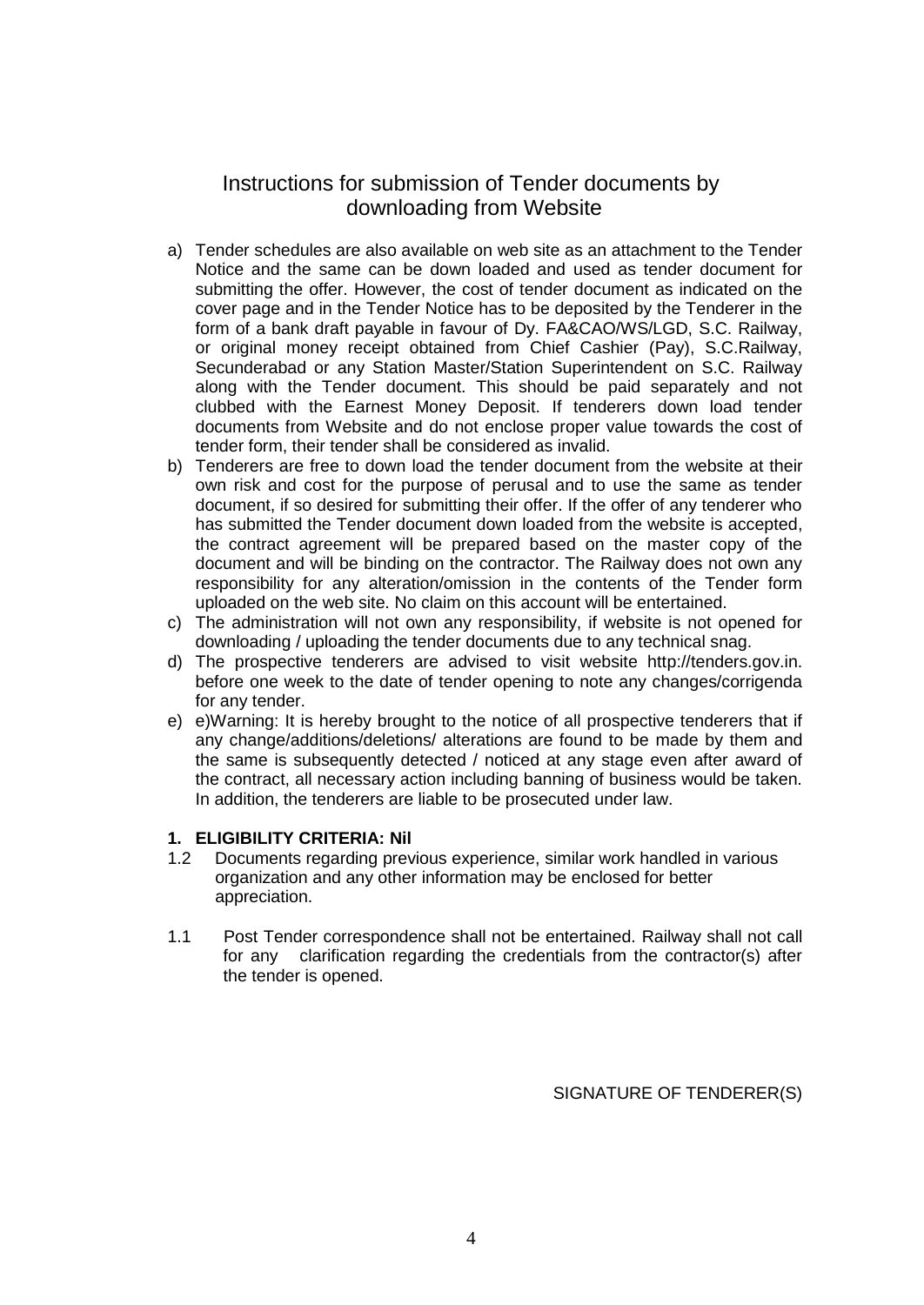## **TENDER**

To The President of India Acting through the Chief Signal & Telecom Engineer, Dy.CSTE(Shops)/S&T/MFT South Central Railway

- a) I/We-------------------------------------------------------------------- have read the various conditions to tender attached hereto and hereby agree to abide by the said conditions. I/We also agree to keep this tender open for acceptance for a period of 90 days from the date fixed for opening the same and in default thereof, I/We will be liable for forfeiture of my / our Earnest Money". I/ We offer to do the work for South Central Railway, at the rates quoted in the attached schedule and hereby bind myself /ourselves to complete the work in all respects within the time period stipulated in the enclosed Schedule from the date of issue of letter of acceptance of the tender.
- b) I / We also hereby agree to abide by the General Conditions of Contract corrected with the latest printed/advance correction slips and to carry out the work according to the special conditions of contract and specifications of materials and works as laid down by Railway in the annexed Special Conditions / Specifications and the South Central Railway Works Hand Book Part III corrected with the latest printed / advance correction slips, sanitary works Hand Book corrected with the latest printed/advance correction slips, Schedule of Rates corrected with the latest Printed/advance correction slips for the present contract.
- c) A sum of rupees as notified in the Tender Notice and on the cover page of this Tender booklet is herewith forwarded as earnest money deposit. The full value of earnest money shall stand forfeited without prejudice to any other rights or remedies in case my/our Tender is accepted and if :-
- d) I/ we do not execute the contract documents within 7 (Seven) days after receipt of notice issued by the Railway that such documents are ready, and
- e) I /We do not commence the work within fifteen days after receipt of orders to that effect.
- f) Until a formal agreement is prepared and executed, acceptance of this tender shall constitute a binding contract between us subject to modifications, as may be mutually agreed to between us and indicated in the letter of acceptance of my/our offer for this work.

SIGNATURE OF TENDERER

SIGNATURE OF WITNESSES 1. **Address of the Tenderer (s) Address of the Tenderer (s)** 

2.

Date: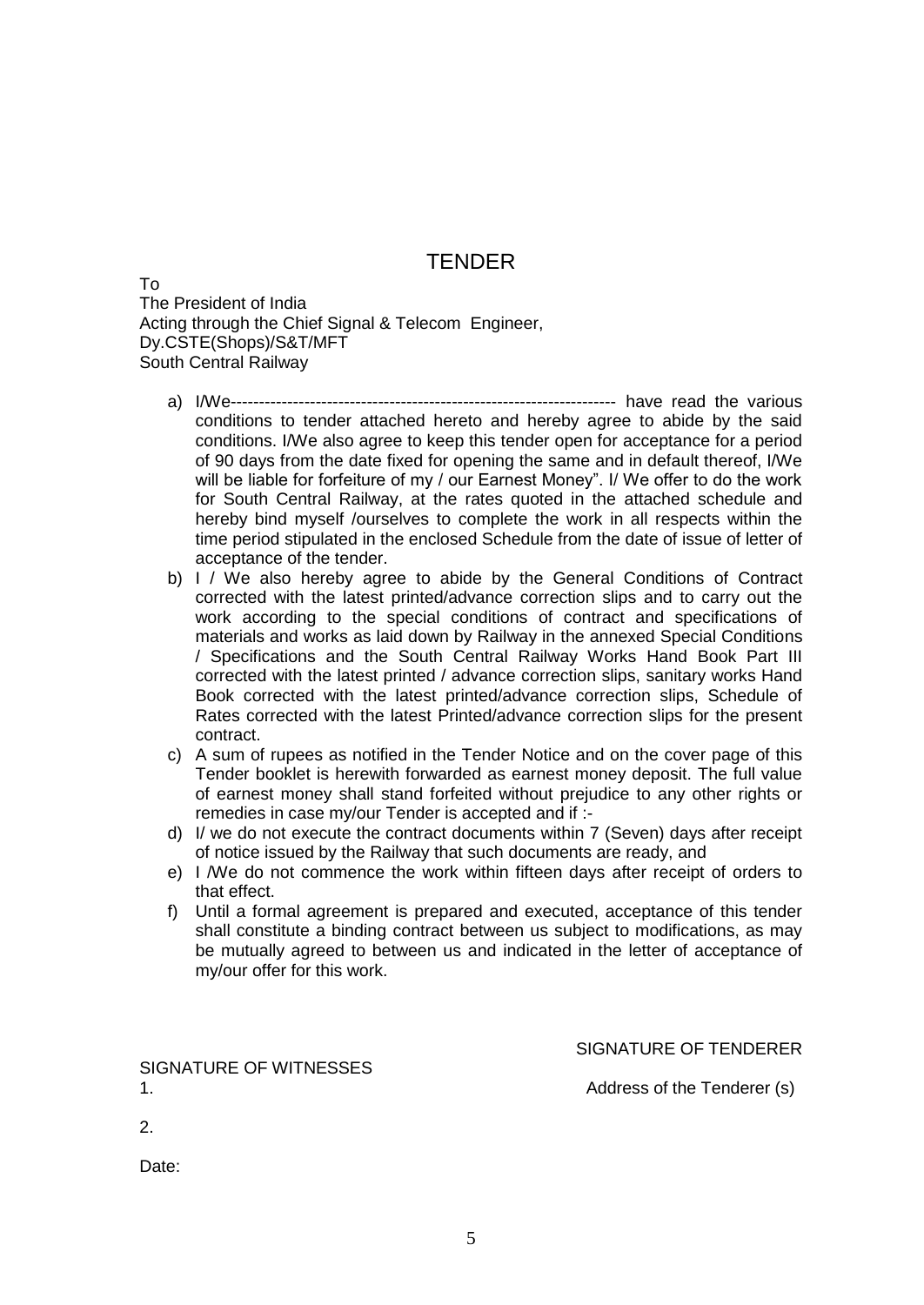# ACCEPTANCE OF TENDER

I accept the tender and agree to pay the rates as per Standard Schedule of Rates\_\_\_\_\_\_\_\_ \_\_\_\_ as corrected by and up to correction slip No\_\_\_\_\_\_\_ of \_ enhanced / diminished by \_\_\_\_\_\_\_\_percent / at par in respect of schedule "A" and at the rates as entered in the schedule\_\_\_\_\_\_\_\_\_\_.

> Dy.CSTE(s)/S&T/MFT For and on behalf of the President of India.

| Witness:        |  |
|-----------------|--|
|                 |  |
| <b>Division</b> |  |
| Date:           |  |
| 2.              |  |
|                 |  |

FOR RAILWAY USE ONLY & TENDER(S) NOT REQUIRED TO SIGN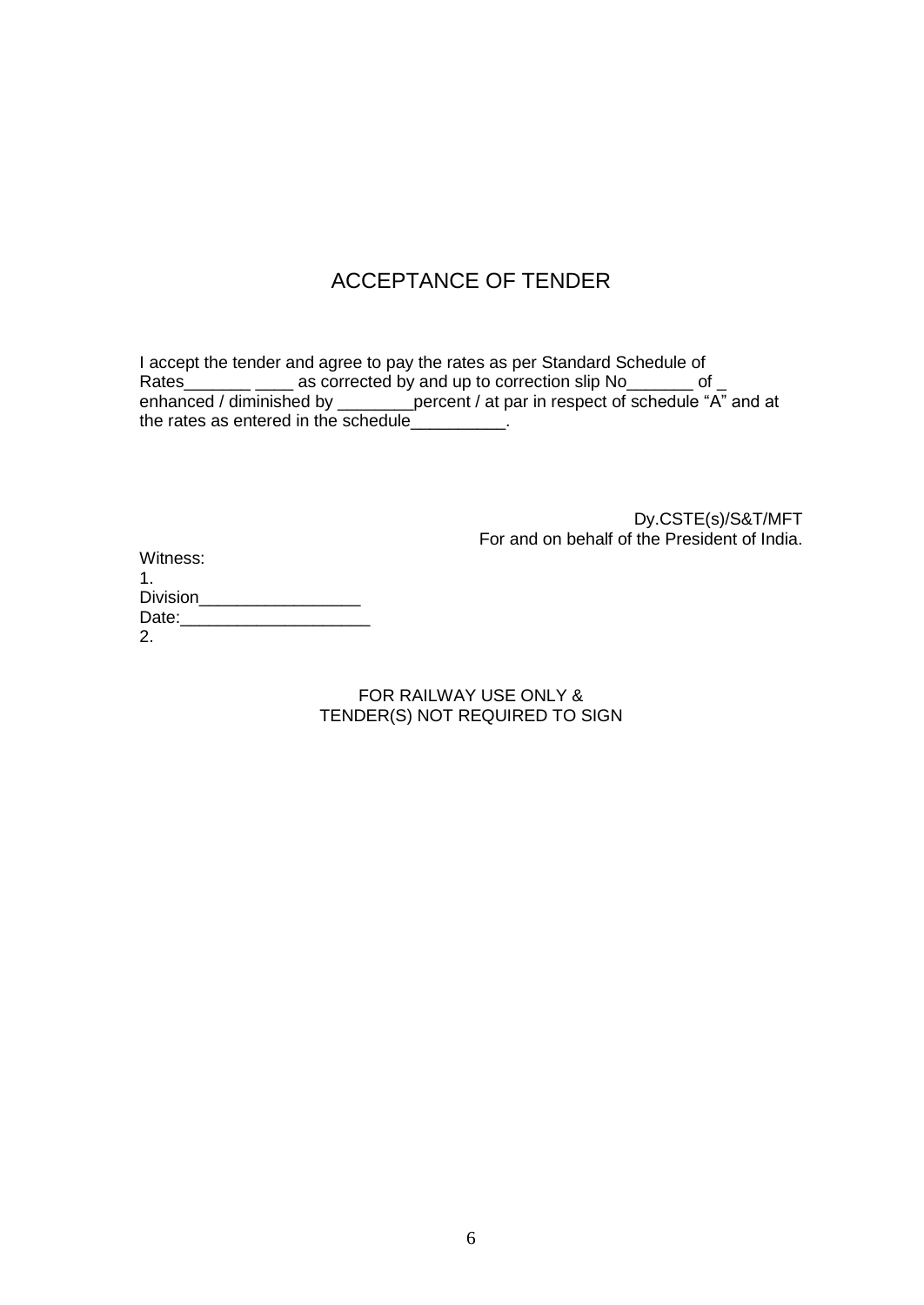Annexure - II

## SOUTH CENTRAL RAILWAY AGREEMENT OF WORKS

- a) Contract Agreement No. \_\_\_\_\_\_\_\_\_\_\_\_\_\_\_\_\_\_\_\_\_\_ dated\_\_\_\_\_\_\_\_\_\_\_\_\_. Articles of Agreement made this \_\_\_\_\_\_\_\_\_\_\_\_ between the President acting through Dy.Chief Signal & Telecommunication Engineer, S&T Workshops, Mettuguda, S.C.Railway, Secunderabad (herein after called the Railway) of one part and M/s.\_\_\_\_\_\_\_\_\_\_\_\_\_ their successor interest and/or their accredited agents (hereinafter called the "Contractor") on the other part.
- b) Whereas the Contractor has agreed with Railway for carrying out the work on the South Central Railway as set forth in the Schedules Annexed up on the General conditions of the Contract and the special conditions and whereas the performance of the said work in an act in which the public are interested.
- c) And Whereas Contractor has deposited a sum of Rs.\_\_\_\_\_\_\_\_ towards the Earnest Money, which amount has been adjusted towards the Security Deposit of Rs.\_\_\_\_\_\_\_\_, the balance having been agreed to, to be recovered at 10%(calculation) from his running bills, the Security Deposit now fixed is as per rules in force, subject to alteration according to increase or decrease in force subject to alteration according to increase or decrease in the value of the agreement as determined from time to time.
- d) Now this indenture witnesseth that in consideration of the payment to be made by the Railway, the Contractor will duly perform the above said work and shall execute the same with great promptness, care and accuracy in a workmanlike manner to the satisfaction of the Railway and will complete the same in accordance with the said specifications and said conditions of the contract within the time schedule as detailed in the special conditions of the contract. He shall also guarantee the satisfactory working of the contract and will observe, fulfill and keep all the conditions therein mentioned (which shall be deemed and taken to be part of this contract as if the same had been fully set forth herein), and the Railway hereby agree that if the Contractor shall duly perform the said works in the manner aforesaid and observe and keep the said terms and conditions, the Railway will pay or cause to be paid to the Contractor for the said works on the final completion thereof, the amount due in respect thereof at the rates specified in the Scheduled hereto annexed.
- e) It is hereby agreed and declared that all the provisions of the said specifications, conditions of contract which have been carefully read and understood by the Contract shall be as a binding upon the Contractor and up on the Railway Administration as if the same had been repeated herein and shall be read as part of these presents.
- f) In witness there of the parties hereto have set their hands the day and year first above written.

Dy.CSTE, S&T WORKSHOP, METTUGUDA CONTRACTOR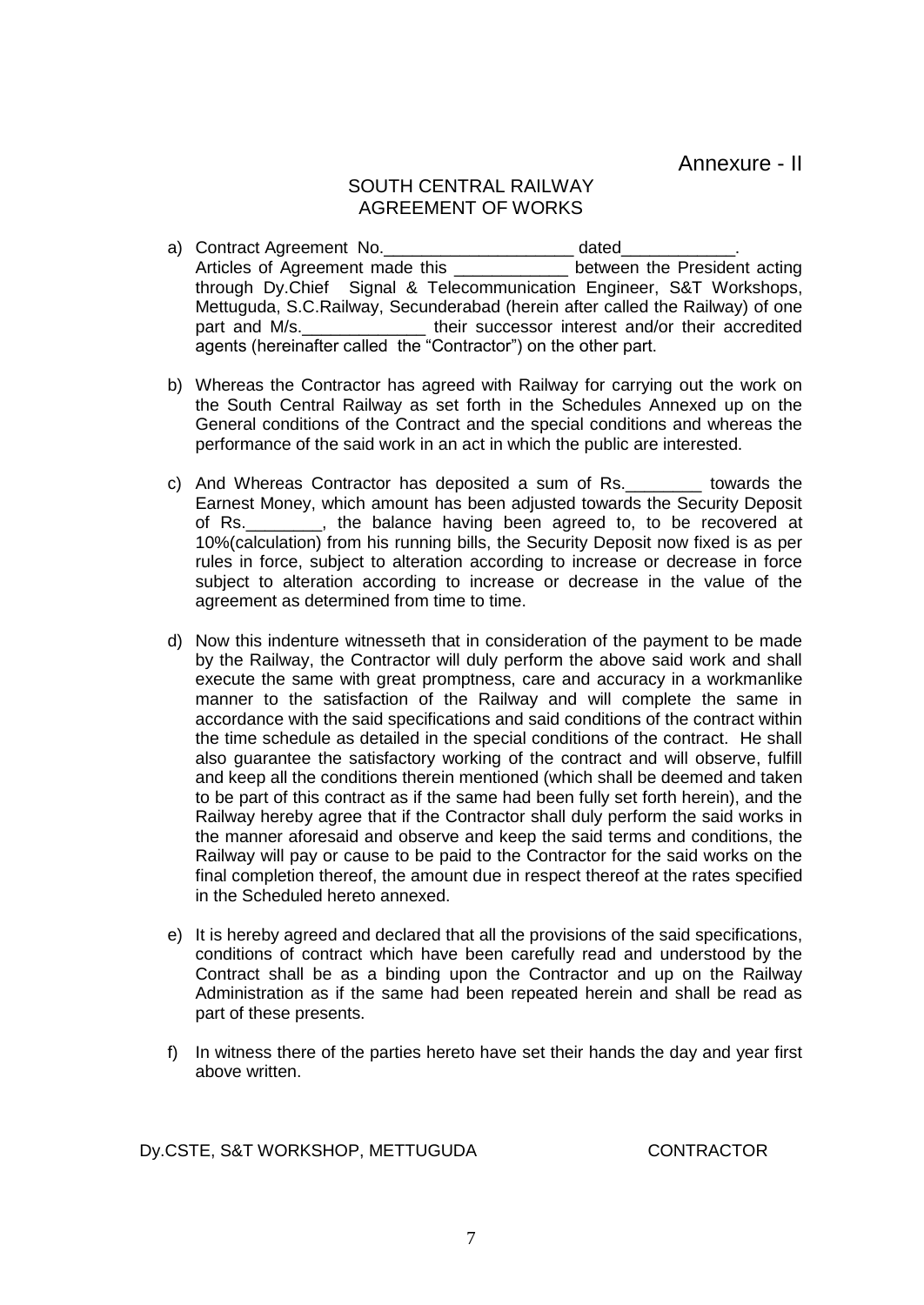PART- I

Regulations for Tender and Contract for the Guidance of Tenderers / contractors for Cleaning work, S&T workshop, Mettuguda, Secunderabad

**DEFINITIONS** 

1. In these regulations for tenders and contract the following terms shall have the meanings assigned here-under except where the context other-wise requires:-

- a) "Railway" shall mean the President of the Republic of India or the Administrative Officers of the South Central Railway or of the successor Railway authorized to invite tenders and enter into contracts for works on his behalf.
- b) "General Manager" shall mean the Officer in Administrative In charge of the whole of South Central Railway and shall mean and include their successors, of the successor Railway.
- c) "Chief Signal & Telecommunication Engineer" shall mean the Officer-In-charge of the S&T Department of the South Central Railway and shall mean and include their successors, of the successor Railway.
- d) "Dy.Chief Signal & Telecommunication Engineer" shall mean the officer incharge of the S&T Workshop, Mettuguda, Secunderabad of South Central Railway.
- e) "Engineer/executor" shall mean the Divisional/Deputy Chief Signal & telecommunication Engineer/executor or the executive Engineer/executor in executive charge of the works and shall include the superior officer of the S&T Dept. of the South Central Railway i.e. the Dy. CSTE/executor/Chief Engineer/executor/Chief Engineer/executor (Construction)-in-Chief, Signal & Telecommunication Engineer/executor, etc and shall mean and include the Engineer/executor of the successor Railway.
- f) "PE" shall mean the "Production Engineer" and shall mean and include the successors, of the successor Railway.
- g) "Tenderers" shall mean the person/the firm or company who tenders for the works with a view to execute the works on contract with the Railway and shall include their personnel representatives, successors and permitted assignees.
- h) "Works" shall mean the works contemplated in the drawing and schedules set forth in the tender forms and description of contract and required to be executed according to specifications.
- j) "Specifications" shall mean the specifications for materials and works, South Central Railway, issued under the authority of the DyCSTE/Shops or as amplified added to or superseded by special specifications if any, appended to the Tender Form.
- k) Words importing the singular number shall also include the plural and vice versa where the context requires.
- l) These regulations for tenders and contracts shall be read in conjunction with the General Conditions of Contract which are referred to herein and shall be subject to modifications, additions or suppression by special conditions of contract and/or special specifications, if any, annexed to the tender forms.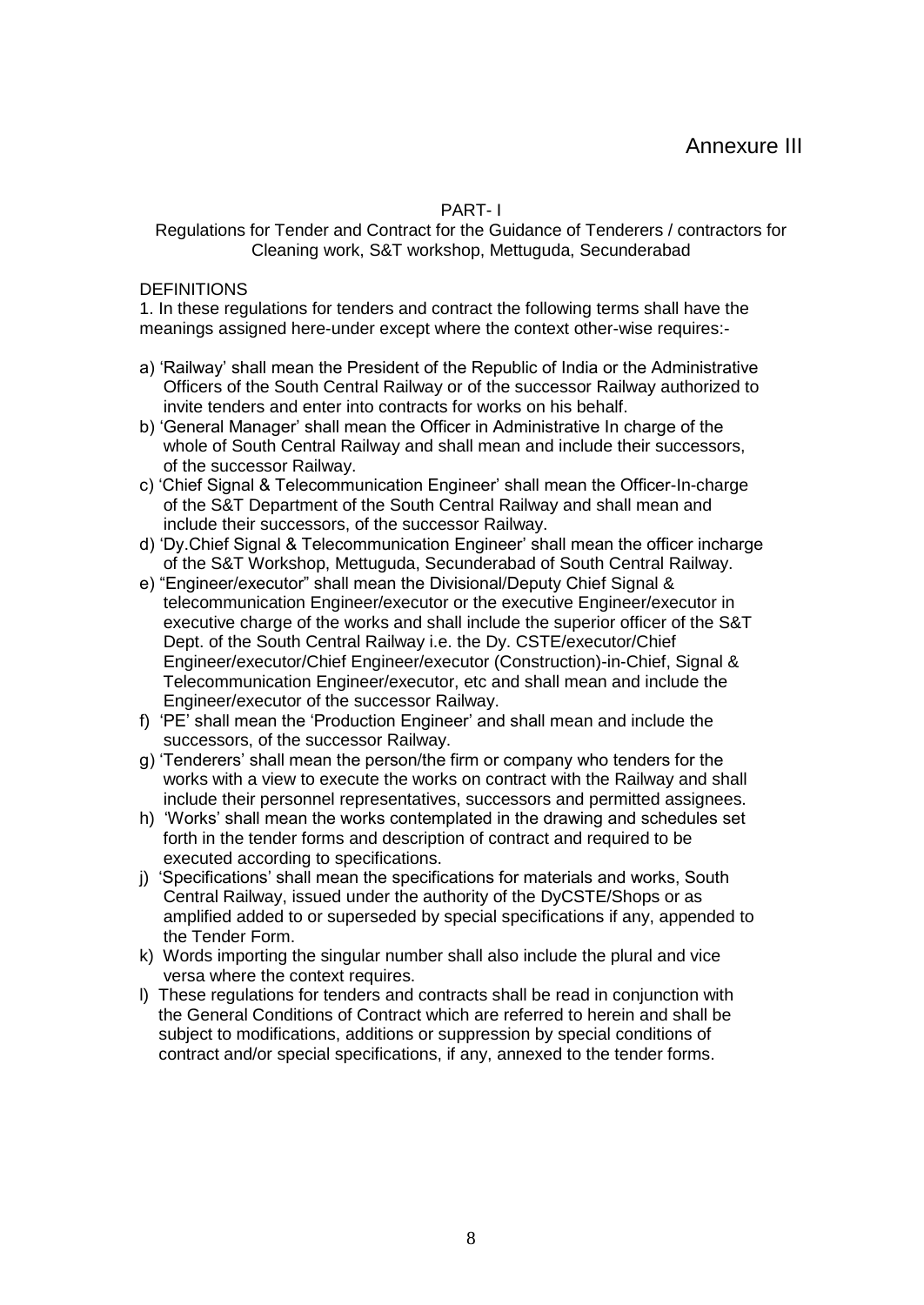#### 2. RATE: RATE TO INCLUDE ALL TAXES AND CHARGES:

The rate should be quoted in figures as well as in words in the enclosed tender quotation form. Rate quoted by tenderer shall be inclusive of all taxes levied by Central Government, State Government, and Municipal Corporations, Local or any other bodies. Any increase in the rate of taxes, if any, during the contractual period will also be deemed to have been included in the quoted rate. Breakup of rates is also to be given as per format of Tender Quotation form. This should be treated as mandatory. Rate(s) should be quoted in Indian Currency only.

#### 3. FORFEITURE OF EARNEST MONEY:

Earnest money deposited by the successful tenderer will be forfeited if the tenderer resiles from his/her/their offer or modifies the terms and conditions thereof in a manner not acceptable to the Railway within the stipulated period of validity of offer. If the successful tenderer fails to execute the agreement or start the work with in the stipulated period, or as may be stipulated in the letter of acceptance, the entire earnest money shall be liable to be forfeited to the Railways. Earnest money is liable to be forfeited in cases where any of the statements/declarations/information made by the tenderer is proved wrong/false/incomplete or such as to withhold any information relevant for consideration of the tender.

#### 4. REFUND OF EARNEST MONEY:

The amount of earnest money will be refunded to the un-successful tenderers after finalization of the tender. The earnest money deposited by the successful tenderer, will be adjusted against security deposit.

#### 5. RIGHT OF THE RAILWAY TO DEAL WITH TENDER:

The authority for the acceptance of the tender will rest with the Indian Railway. It shall not be obligatory on the said authority to accept lowest tender or any other tender and no tenderer(s) shall demand neither any explanation for the cause of rejection of his/their tender nor the Railway undertake to assign reasons for declining to consider or reject such tender at any stage. If the tenderer(s) deliberately gives/give wrong information in his/their tender or creates/create circumstances for the acceptance of his/their tender, the Railway reserves the right to reject such tender at any stage. If the tenderers(s) expire after the submission of his/their tender or after the acceptance of his/their tender, the Railway shall deem such tender cancelled. If a partner of a firm expires after the submission of their tender or afteracceptance of their tender, the Railway shall deem such tender as cancelled, unless the firm retains its character.

#### 6. SALES TAX / VAT:

The contractor has to give credit of input tax credits, if any, to Railways duly reducing the rates.

## 7. CREDENTIAL OF THE TENDERER:

7.1 Particulars of similar contract, if any, handled by the tenderer previously with Government or semi Government Concerned should be attached with the tender document, quoting its money value. Credential of this nature is essential.

7.2 Documents testifying tenderers previous experience and financial status should be produced along with the tender or when desired by competent Authority of this Railway. Tenderer(s) who has/have not carried out any work so far on this Railway and who is/are nor borne on the approved list of the contractors of this Railway should submit along with his/her/their tender credentials to establish. His/her/their capacities to carryout the works satisfactorily. His/her/their financial status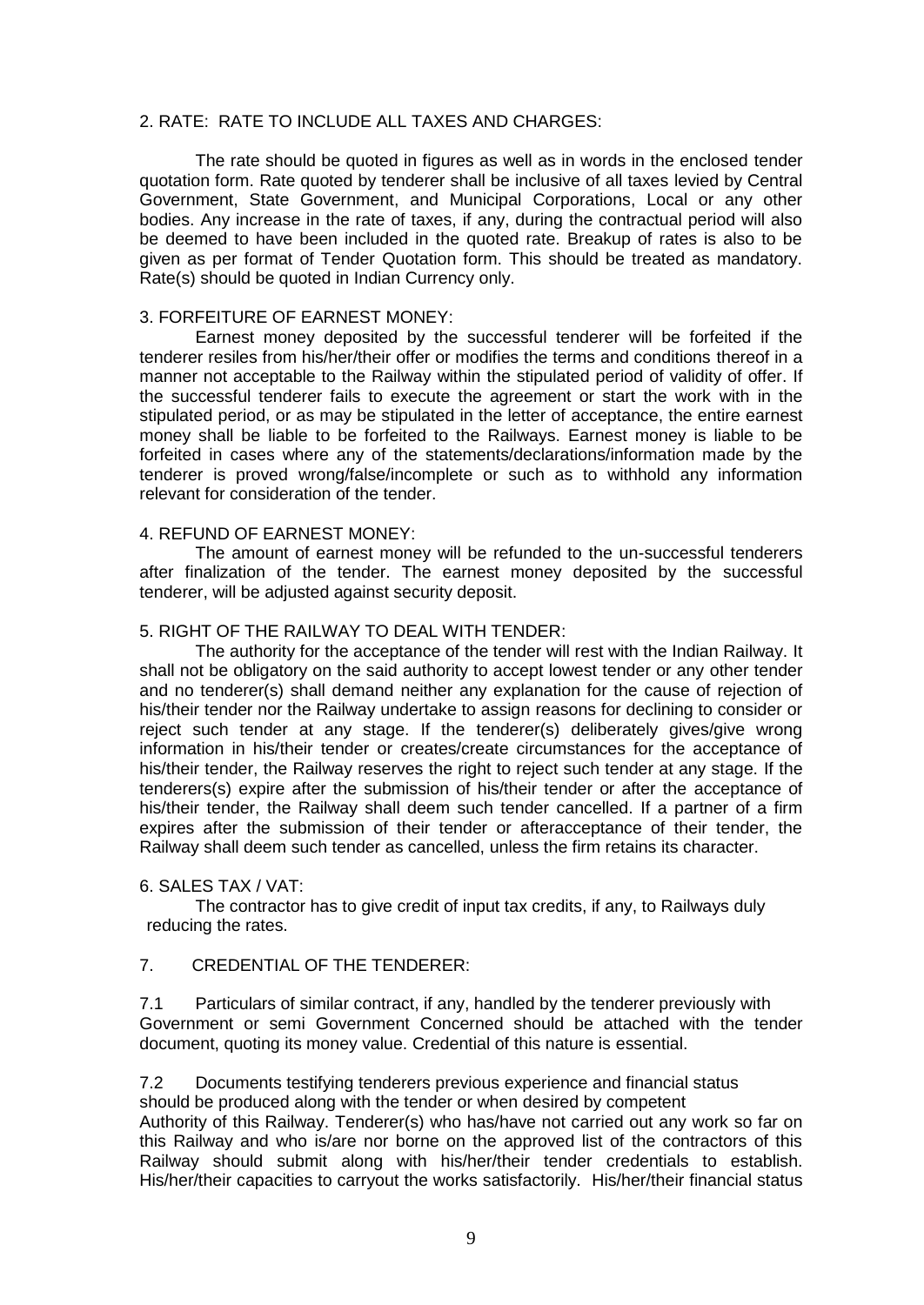supported by bank reference and other documents. Certificates duly attested and testimonials regarding contracting experience for the type of job for which tender is invited with list of works.

#### 8. SUBMISSION OF TENDER:

Tender must be enclosed in a sealed cover, super scribing the tender number and must be sent by registered post to "The Dy Chief Signal & Telecommunication Engineer, S&T Workshop, Mettuguda, Secunderabad-500017" so as to reach this office by due date and time or deposited in the special box allotted for the purpose in the office of S&T Workshop, Mettuguda, Secunderabad-500017.

All tender documents i.e. instructions to the tenderer, if any, terms and conditions, Schedule of works, tender quotation form etc., supplied to the tenderer along with tender form should be submitted by the tenderer along with his/her/their tender duly signed with office seal on all pages. Non-compliance with any of the conditions set forth there in above is liable to result in the tender being rejected.

### 9. EXECUTION OF CONTRACT DOCUMENTS:

The successful tenderer(s) shall be required to execute an agreement with the President of India acting through the S&T Workshop, Mettuguda, Secunderabad, South Central Railway for carrying out the work according to General Conditions of Contract, special conditions/specifications.

### 10. PARTNERSHIP DEEDS, POWER OF ATTORNEY ETC:

The tenderer shall clearly specify whether the tender is submitted on his own or on behalf of a partnership concerned. If the tender is submitted on behalf of a partnership concern, he should submit the certified copy of partnership deed along with the tender and authorization to sign the tender documents on behalf of partnership firm. If these documents are not enclosed along with tender documents, the tender will be treated as having been submitted by individual signing the tender documents. The Railway will not be bound by any Power of Attorney granted by the tenderer or by changes in the composition of the firm made subsequent to the execution of the contract. It may, however recognize such Power of Attorney and changes after obtaining proper legal advise, the cost of which will be chargeable to the contractor. The names and addresses of all the partners of the firm must be mentioned in the tender form and the tender shall be signed by all of them or by their duly authorized representative/agent. Tenderer is required to submit documents such as affidavit, memorandum of articles of Association, as applicable, of the company etc., for verification of his/her/their business status by the Railways.

### 11. EMPLOYMENT/PARTNERSHIP ETC., OF RETIRED RAILWAY EMPLOYEES:

Should a tenderer be a retired engineer of the Gazetted rank or any other Gazetted officer working before his retirement, whether in the executive or administrative capacity, or whether holding a pensionable post or not in the department of any of the Railways owned and administered by the president of India for the time being, or should a tenderer being partnership firm have as one of its partners a retired engineer or retired Gazetted officer as aforesaid, or should a tenderer being an incorporated company have any such retired Engineer or retired Gazetted officer as aforesaid, the full information as to the date of retirement of such Engineer or Gazetted officer from the said service and in case where such Engineer or Officer had not retired from government service at least 2 years prior to the date of submission of the tender as to whether permission for taking such contract, or if the contractor be a partnership firm or an incorporated company, to become a partner or Director as the case may be, or to take the employment under the contractor, has been obtained by the tenderer or the Engineer or officer, as the case may be form the President of India or any officer,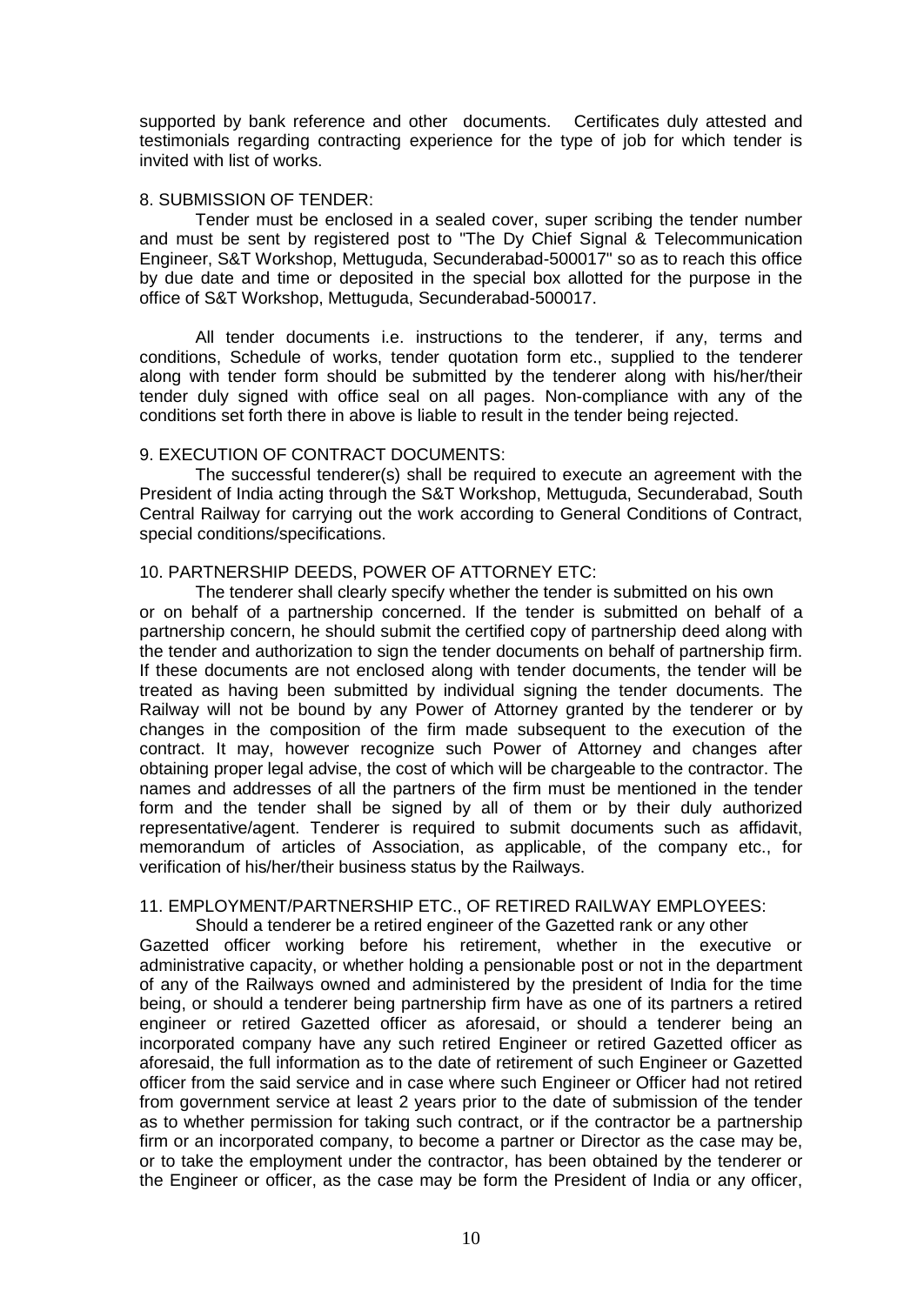duly authorized by him in this behalf, shall be clearly stated in writing at the time of submitting the tender. (b) Should a tenderer or contractor being an individual on the list of approved Contractors, have a relative (s) or in the case of partnership firm or company of contractors one or more of his share holders (s) or a relative (s) of the share holder (s) employed in gazetted capacity in the Railway, the authority inviting tenders shall be informed of the fact at the time of submission of tender, failing which the tender may be disqualified/rejected or if such fact subsequently comes to light, the contract may be rescinded in accordance with the provisions in clause 62 of the General Conditions of Contract.

## 12. RESTRICTIONS ON THE EMPLOYMENT OF RETIRED ENGINEERS OF RAILWAY SERVICES WITHIN TWO YEARS OF THEIR RETIREMENT:

The Contractor shall not employ a retired Government Engineer or Gazetted rank, who has not completed two years from the date of retirement, in connection with this contract in any manner whatsoever without obtaining prior permission of the president and if the contractor is found to have contravened this provision, it will constitute breach of contract and administration will be entitled to terminate the contract at the risk and cost of the contractor and forfeit his security deposit.

### 13. TENDER TO BE SIGNED BY AUTHORIZED PERSONS:

The tender shall be signed by individual or individuals legally authorized to enter into commitments on behalf of the tenderer. Any individual or individuals signing the tender document or other documents connected with shall specify whether he is signing the said documents, as a sole proprietor of a firm or as an Attorney of a sole proprietor OR as a partner of a partnership firm, OR as a director, manager or secretary of a limited company duly authorized by a resolution passed by the Board of Directors or in pursuance to the authority conferred by the memorandum of association. In case of a firm not registered under the Indian partnership act, all the partners or the Attorney duly authorize by all of them shall sign the tender document and all other concerned documents. A certified copy of partnership deed shall invariably be submitted along with the tender document in case of the partnership firm. Requisite Power of Attorney or such other documents empowering individual or individuals to sign the tender documents shall be furnished, in original, along with the tender.

It should also be noted that if aforesaid documents were not endorsed along with the tender document, the tender would be treated as having been submitted by individual signing the tender document. The Railway shall not be bound by any Power of Attorney granted by tenderer or by changes in the composition of the firm made subsequent to execution of the contract agreement. It may, however, recognize such Power of Attorney and changes after obtaining legal advice to the satisfaction of the Railway; the cost of which shall be born by the tenderer.

#### 14. TENDERER"S POSTAL ADDRESS:

Tenderer shall state in the tender, his postal address fully and clearly in the tender form as contained in the tender document. Any communication sent in time to the tenderer by post at the said address shall be deemed to have reached the tenderer duly and in time. Important document shall be sent by registered post.

#### 15. CHANGE OF ADDRESS OF TENDERER:

Tenderer shall keep the Railway informed the changes in postal address during the currency of the tender in his own interest.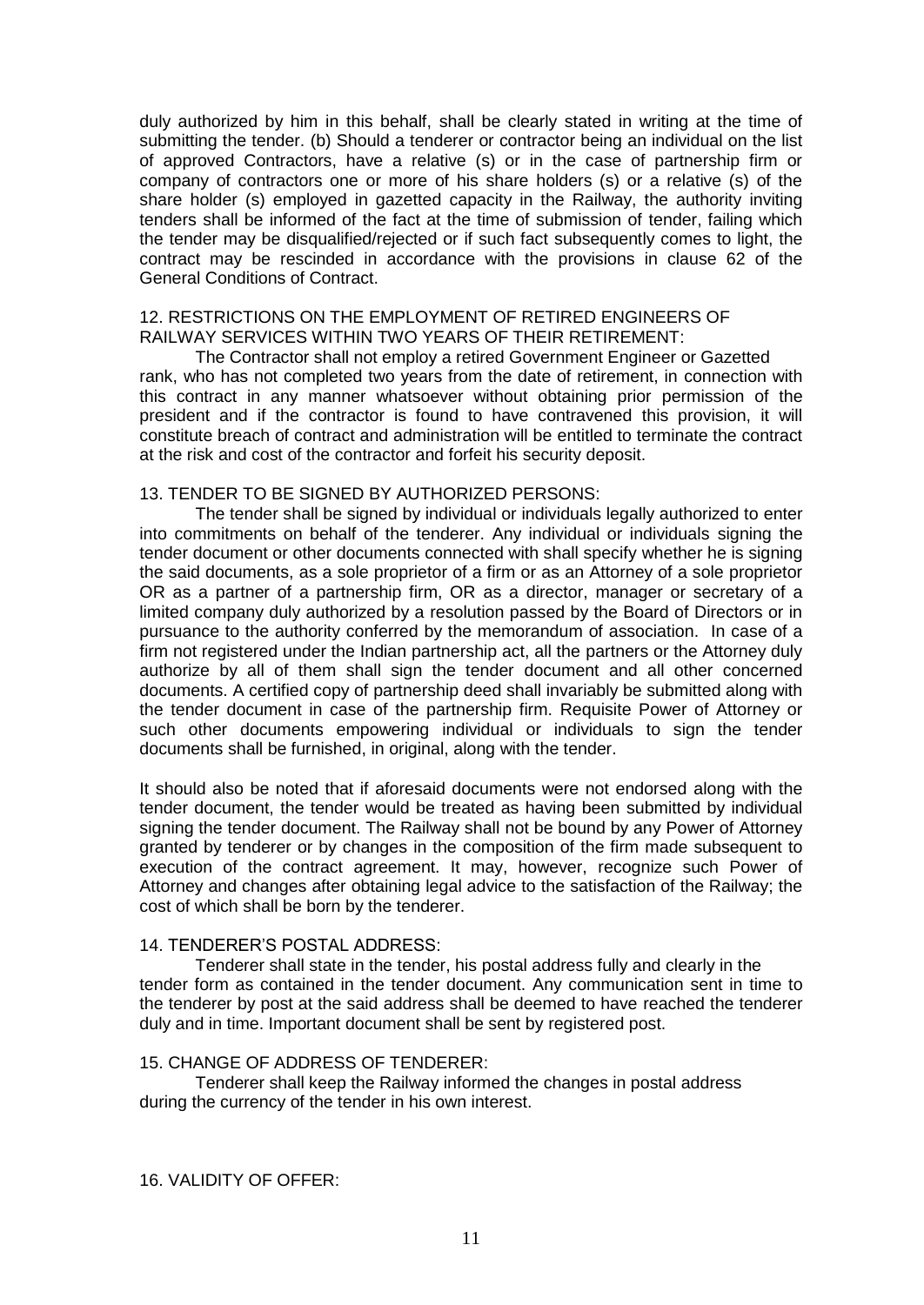The tenderer has to keep his offer open/valid for 120 days from the date of opening of the tender and within this period tenderer shall not be entitled to withdraw or modify the offer. If any tenderer shows resilience or modifies his/her/their tender within the validity period of offer, the entire earnest money deposited by him/them will be forfeited by the Rly. Canceling his/her/their tender.

#### 17. ALTERATION IN QUANTUM OF ORDER:

The competent authority of Railway Administration reserves the right to increase or decrease the quantity by 25% on order at any time during execution of the contract without assigning any reason thereof and Railway Administration shall not be liable in any manner what so ever to the tenderer for such increase/decrease if any.

### 18. EXTENSION OF TIME:

Extension of time is not normally granted but extension of time may be granted for special circumstances at the discretion of the Railway Administration.

### 19. TESTIMONIALS:

Documents testifying previous experience financial status and ability to execute the work should be produced along with the tender or when desired by competent authority of the Railway. Tenderers are required to submit documents detailed here under for evaluation of aforesaid credentials of the tenderer specially if the tenderer has not carried out any work so far on this Railway and who are not borne on the approved list of the contractor. In order to assess capability of tenderer to undertake the work under this tender, tenderer shall submit, along with the tender, particulars of all works awarded to him for execution during last three preceding years starting from the date of opening of the tender along with the tender document and irrespective of facts as to whether the same have been completed, or still in progress or were terminated. The Railway reserves the right to treat the tenderer as having no capability/credentials in absence of these details. Tenderer shall submit photocopies of the certificates and testimonials from the clients/departments to establish correctness of the data given by him and also certificates for satisfactory performance in completing such works. The Railway reserves the right to verify correctness of such data in such a manner as it consider fit and appropriate. Tenderer shall also submit list of court cases filed against and or Arbitrations in progress as demanded by him/her/them from the Railway or any other clients during the last five years preceding the date of opening of the tender ,if any.

## 20. INFORMATION RELATING TO TENDER:

Any information relating to tender may be obtained from the office of the S&T Workshop, Mettuguda, Secunderabad-500017 S.C.Railway on any working day during office hours.

- 21. TERMINATION OF CONTRACT :
- 21.1 The total quantum of contract may be reduced or revised per period or deferred to certain period within contractual time or terminated as the case may be. The Railway administration reserves the right to terminate the contract without assigning any reason.
- 21.2 Railway Administration may terminate the contract if any negligence is found on the part of contractor.
- 21.3 Railway Administration may terminate the contract agreement if the contractor fails to execute the work within seven days from the date execution of agreement 14 days from issue of letter of acceptance whichever is earlier.
- 21.4 The Administration may at any time by notice in writing determine the contract without compensation to the contractor in any of the following events.
- a. If the contractor being an individual or of a firm, any partner thereof shall at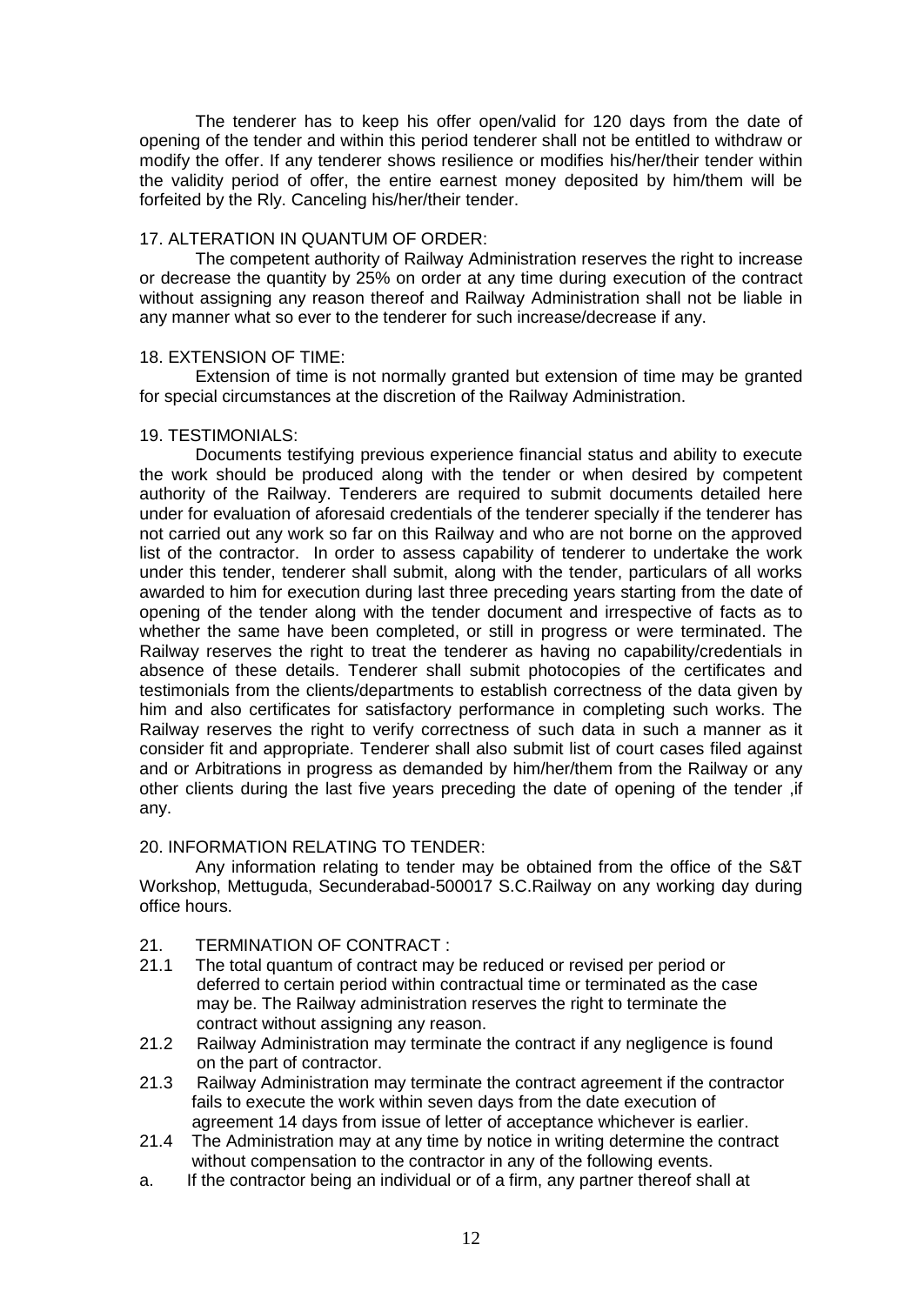any time be adjudged insolvent under Insolvency Act or if the firm be dissolved under the partnership Act or

- b. If the contractor is a company is wound up voluntarily or by order of a account or
- c. If the contractor is convicted or sentenced for any offence committed by him by the competent court of law.Provided always that such determination shall not prejudice any right of action
- or remedy available to the administration under any other provision of law. 21.5 The termination shall be made and penalty shall be imposed in case of failure to perform its contractual work by the contractor according to the terms and conditions.
- 21.6 The tenderer(s) shall not take any advantage of any misinterpretation of the condition due to typing of any other error and is in doubt, shall bring it to the notice of the S&T Workshop, Mettuguda, Secunderabad-500017, South Central Railway, Lallaguda, Secunderabad without delay. Incase of any contradiction, only the printed rules and books should be followed and no claim for the misinterpretation shall be entertained`.

## 22. ASSIGNMENT OR SUB-LETTING OF CONTRACT:

The contractor shall not assign or sub-let the contract, wholly or in part thereof, or allow any person to become interested therein in any manner whatsoever without the special permission in writing of the Railway. Any breach of this condition shall entitle the Railway to rescind the contract as per GCC and also render the contractor liable for payment to the Railway in respect of any loss or damage arising or ensuing for such cancellation, provided always that, execution of the details of the work by petty contractor under the direct and personal supervision of the contractor or his agent shall not be deemed to be sub-letting under this clause. The permitted sub-letting of work by the contractor shall not establish any contractual relationship between the sub contractor and the Railway shall not relieve the contractor of any responsibility under the contract.

23. LAW GOVERNING THE CONTRACT: The contract shall be governed by the law for the time being in force in the Republic of India.

## 24. OPENING OF TENDER:

The tender shall be opened in public at the date, time and place mentioned in the Tender document. However, the date and time of opening may be Deferred/ postponed and/or place may be changed at the discretion of the Railway, if circumstances so warrant. Tenderers present during opening shall sign the rate statement, which shall be prepared as a result of reading out above rates to the tenderers.

- 24.1 Any certificates, documents submitted after tender opening shall not be given any credit and shall not be considered.
- 24.2 The onus of establishing credentials lies with the tenderer and hence Railway shall evaluate the offer only from the certificates/documents submitted along with the tender offer
- 24.3 If the tenderers down load tender documents form Website and do not enclose proper value towards the cost of tender form their tender shall be considered as in valid.
- 25. NEGOTIATION:
- 25.1 The Railway reserves the right to enter in to negotiations with the lowest,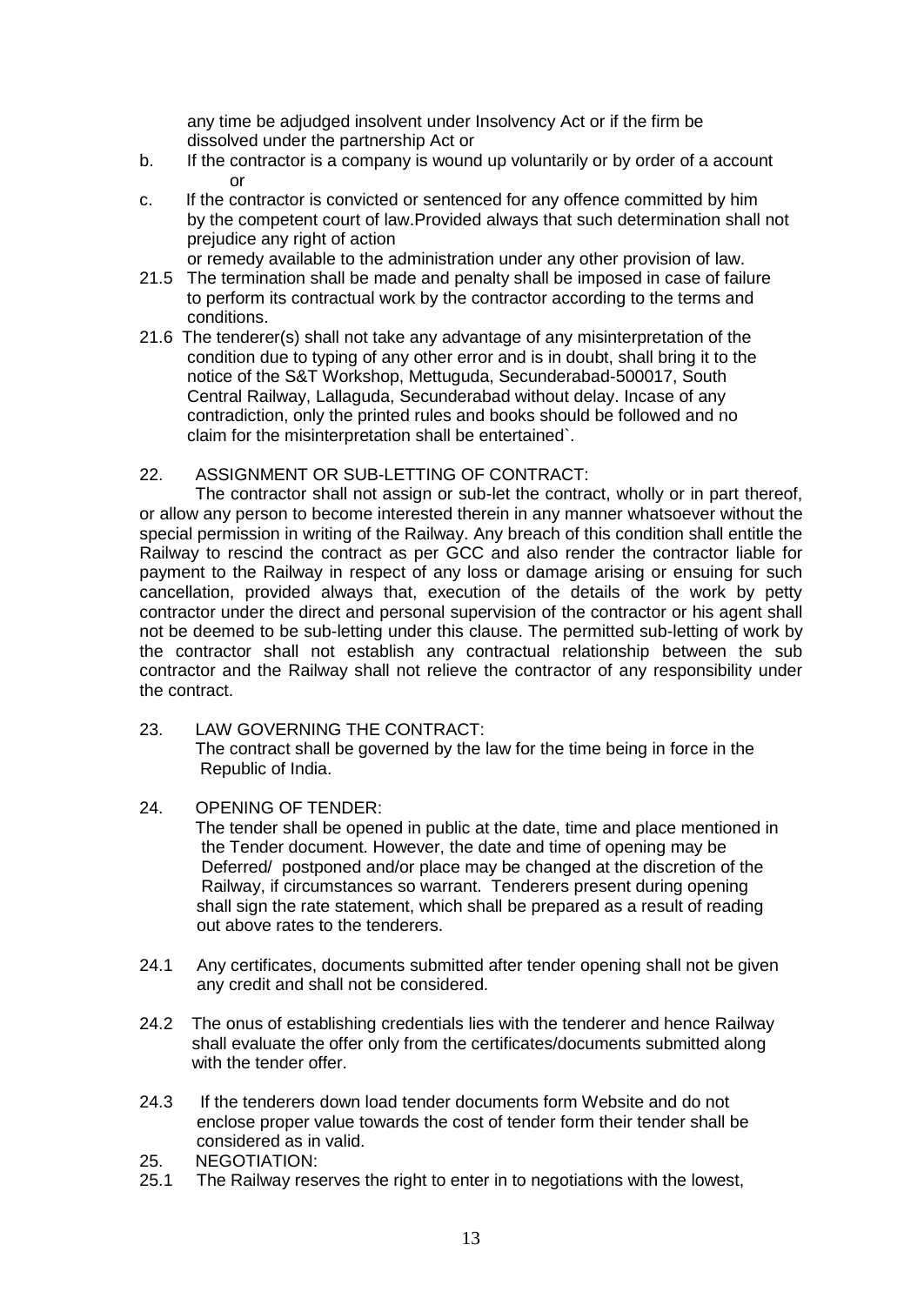valid, eligible and technically accepted tenderer (L-1) emerged after opening of the tender, at the sole discretion, before acceptance of the tender, in order to clarify special condition for reduction of rates and/or changes in scope of the work etc.

- 25.2 In case of a negotiation with tenderer be entered in to, the tenderer shall not be permitted to increase the quoted rates under any circumstances, even if it includes withdrawal and/or modification of such special conditions as are given by the tenderer along with the original tender.
- 25.3 If the tenderer expires after submission of his tender or after acceptance of his tender, the Railway shall deem such tender is cancelled. If a partner of a partnership firm expires after submission of the tender or after acceptance of the tender, the Railway shall deem such tender as cancelled, unless the firm retains in character.
- 25.4 The contract shall be governed by the special and General Conditions of Contract (GCC) with latest corrections, as applicable to the engineering department of South Central Railway.
- 25.5 Tender(s) containing erasures and/or alteration of the tender documents are liable to be rejected. Any corrections made by tenderer(s) in his/her/their entries must be attested by him/her/them.

## 26. ACCEPTANCE OF TENDER:

The final acceptance of tender shall rest with Railways who reserve the right to accept or reject or re tender without assigning any reason thereon.

## 27. AGREEEMENT:

The successful tenderer shall have to execute an agreement (Form-A-II) with "The President of India" acting through the S&T Workshop, Mettuguda, Secunderabad S.C.Railway based on the accepted rate(s), terms and conditions, General Condition of Contract, Special Conditions/Specifications of work as well as materials annexed to the tender document. The contractor shall execute the agreement within 14 (Fourteen) days of receipt of letter of acceptance.

## 28. ADDITIONAL SAFETY STIPULATIONS:

The contractor shall not allow any road vehicle belonging to him or his supplier to ply in these Workshops except entering and egression of his/her/their materials and equipment only. The Contractor shall remain fully responsible for ensuring safety and in case of any accident, shall bear the cost of all damages to his/her/their equipment"s & men and also damages to the Railway.

## 29. REPORTING OF ACCIDENTS TO LABOUR:

The successful tenderer shall comply all relevant statutes of Government including contract labour (Regulation and Abolition Act 1970, workmen"s compensation act 1923, payment of wages act 1936 Minimum wages act 1984. Employees State Insurance Act, Provident Fund Act, Employment of children Act, Untouchability act and other Labour Laws, amended from time to time. The successful tenderer shall also submit indemnity to the Railway administration against any claims/liabilities under these Acts. The Railway Workshop is working under Factory Act; Hence the firm has to follow the rules of Factory Act.

29.1 The contractor shall indemnify and keep staff of MFT Workshop indemnified and harmless against all actions, suits, and claims. Demands, cost charges or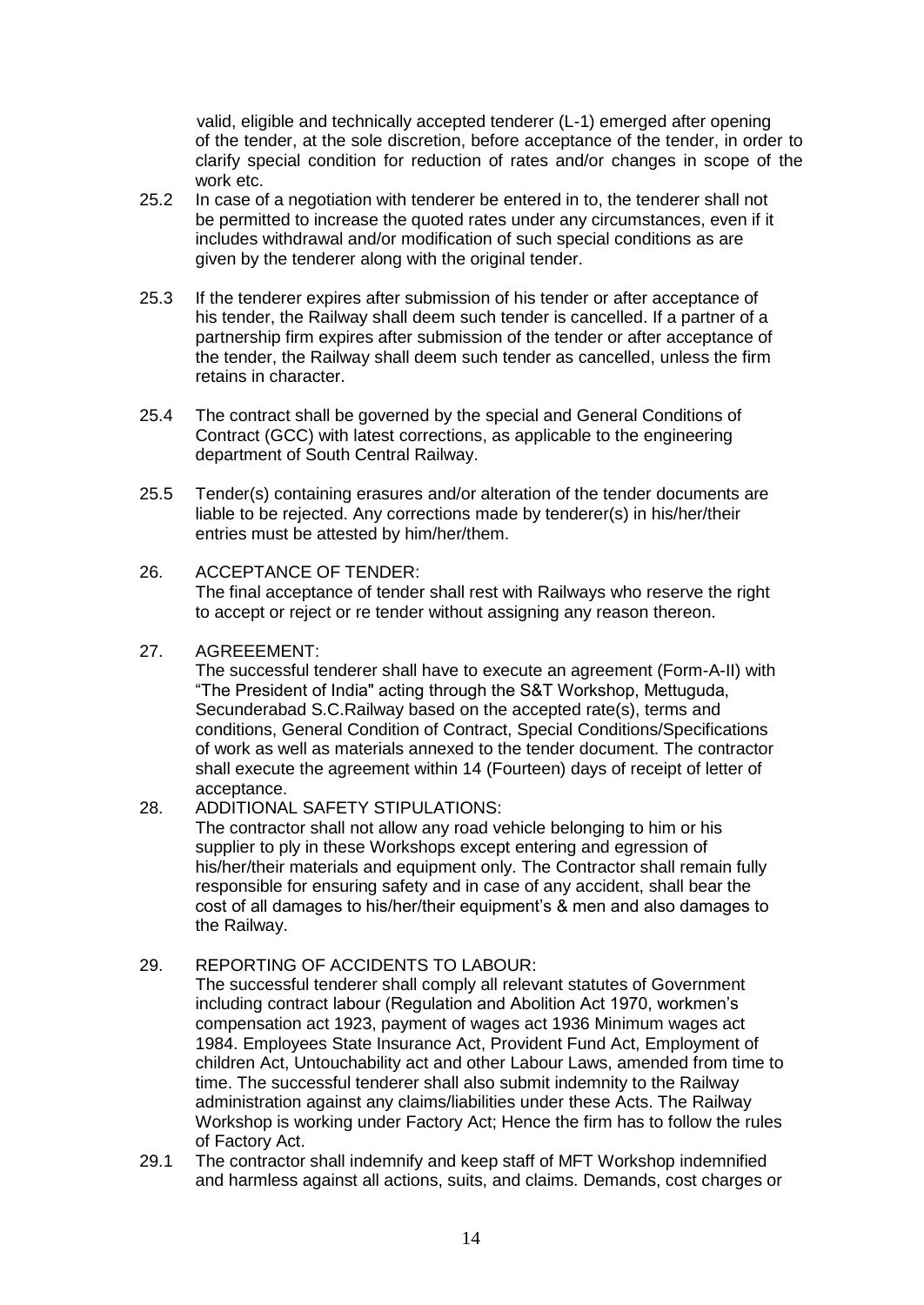expenses arising in connection with any accident, death or injury sustained by any person/persons within the Railway premises due to the acts of omission in the contract irrespective of whether such liability arises under the Workman"s Compensation Act or Fatal Accident Act or any other statute in force from time to time.

- 30. General:
- 30.1 SECURITY DEPOSIT:

The security deposits/rate of recovery / mode of recovery shall be as under: a) Security deposits that is to be recovered from the tenderer shall be 5 % of the contract value. shall be recovered from the progressive bill of the contractor @10% till it reaches 5% of the contract value ,

Security deposits will be recovered only from the running bills of the contract and no other mode such as Bank Guarantee , FD, etc.

- b) Security deposits shall be returned to the contractor after the physical completion of the work as certified by the competent authority. The competent authority shall be normally be the authority who is competent to sign the contract. This competent authority is of the rank not lower than JA grade, a JA grade officer (concerned with the work) should issue certificate. The certificate, interalia, should mention that the work has been completed in all respects and that all the contractual obligations have been fulfilled by the contractor and that there is no due from the contractor to Railway against the contract concerned. Before releasing the SD an unconditional and unequivocal no claim certificate from the contractor should be obtained.
- c) No interest will be payable upon the earnest money, security deposit or amounts payable to the contractor under the contract.
- d) The security deposit will be refunded on successful physical completion of work.
- e) The security deposit of the awarded contract shall be forfeited for the breach of any of the conditions of the contract, if the firm fails to execute the agreement bond or to start within a reasonable time (to be determined by the officer in-charge) after the notification of the acceptance of the contractor.
- 31.. PERFORMANCE GUARANTEE: The successful tenderer should submit the performance guarantee and the procedure is outlined below:
- (a) The successful bidder should give a Performance Guarantee amounting to 5% of the contract value in any of the following forms:-
- i) A deposit of Cash ,
- ii) A irrevocable Bank Guarantee ,
- iii) Govt. Securities including State Loan Bonds at 5% below the Market value
- iv) Deposit Receipts, Pay Orders, Demand Drafts & Guarantee Bonds. These forms of Performance Guarantee could be either of the State Bank of India or of any of the Nationalized Bank ;
- v) Guarantee Bonds executed or Deposits Receipts by all Scheduled banks
- vi) A Deposits in the Post Office Savings Bank;
- vii) A Deposit in National Saving Certificates;
- viii) Twelve Years National Defence Certificates;
- ix) Ten Years Defence Deposits;
- x) National Defence bonds; and
- xi) Unit trust certificates at 5 % below market value or at the face value which ever is less.
- xii) Also FDR in favor of Dy.FA&CAO/WS/LGD, SC Railway, Secunderabad ( free from any encumbrance ) may be accepted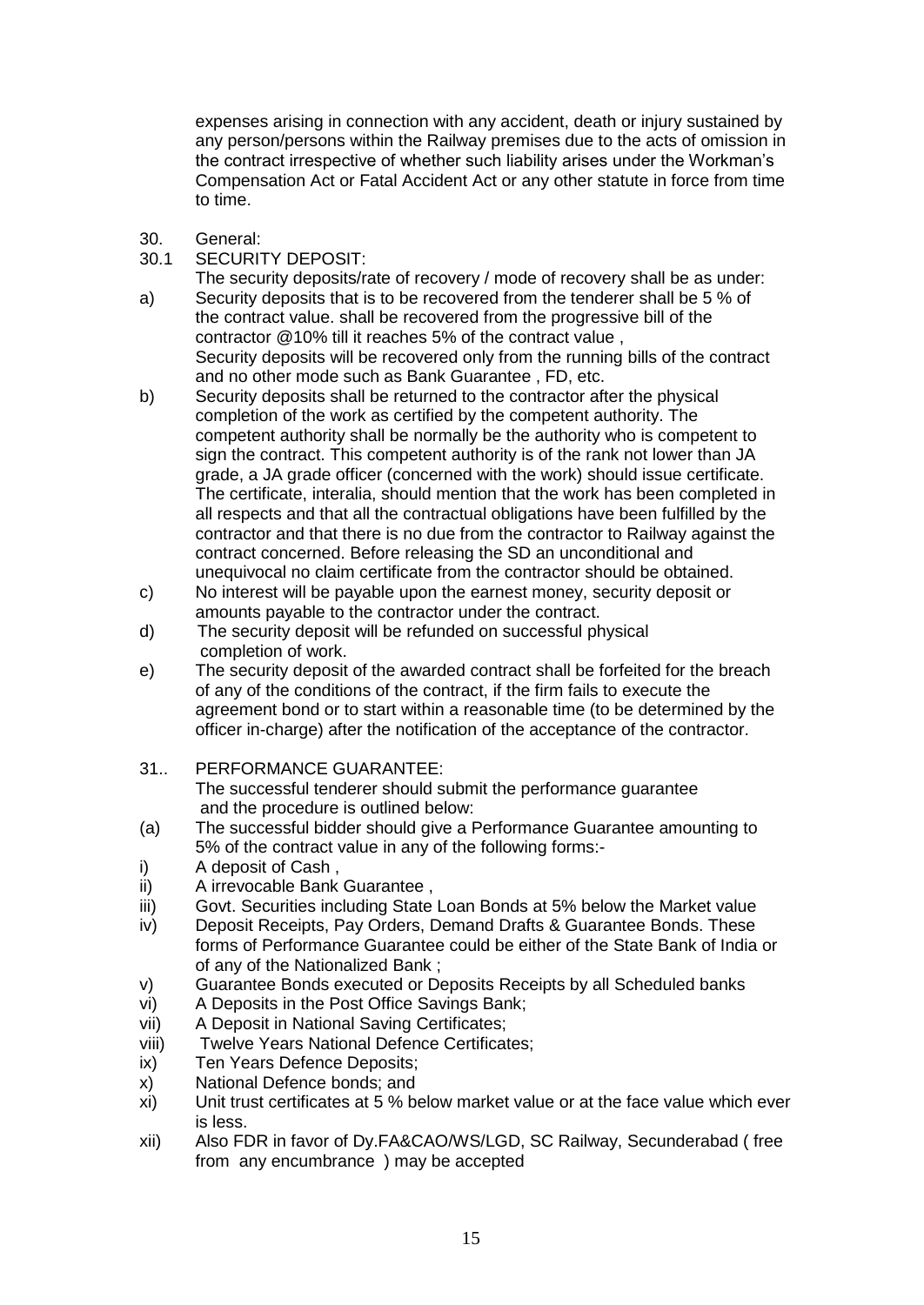- (b) Time period for submission of performance guarantee: The performance guarantee should be furnished by the successful contractor within 15 (fifteen) days from the date of issue of letter of acceptance but before signing of the agreement and should be valid up to 2 months after the expiry of the maintenance period.
- (c) Performance Guarantee shall be released after satisfactory completion of the work and after completion of maintenance period is over. The procedure for releasing should be same as for security deposit.
- (d) Wherever the contracts are rescinded, the security deposit should be forfeited and the performance guarantee shall be en cashed and the balance work should be got done separately.
- (e) The balance work shall be got done independently without risk and cost of the original contractor.
- (f) The original contractor shall be debarred from participating in the tender for executing the balance work. If the failed contractor is a JV or a partnership firm, then every member/partner of such a firm would be debarred from participating in the tender for the balance work either in his/her individual capacity or as a partner of any other JV/partnership firm.
- 32. NEFT is mandatory from 01.01.2008 .No Registration /Renewal of Firms will be granted with out NEFT system after 01.01.2008 .All payments after 01.04.2008 are being made only through NEFT/RTGS .Firms to keep the Mandate Forms along with their offer. Work order will not be issued with out Mandate Forms.(Annexure- V)
- 33. As per clause 64 (3) (a) of GCC , if the total value of the claims is less than Rs. 10 Lakhs, the Arbitral Tribunal shall consists of sole Arbitrator and if the value is more than Rs.10 Lakhs; the Tribunal shall consist of a panel of three gazetted Railway officers appointed by the General Manager.

## Note:-

- 1. The Tenderer must visit the S&T Workshop, Mettuguda, Secunderabad and properly assess the work to be done before submitting the offer.
- 2. Tenderer shall have to quote compulsorily for all the items only in the proforma attached as Annexure-I

## 32. PAYMENT:

- 1. Payment will be done on monthly basis, on submission of certified bill as per the Railway norms. To arrange payment a bill comprising of charges separately per month will have to be submitted. In any case consolidated billing will not be accepted. The bill is to be submitted to the Senior Section Engineer/Progress who will in turn verify and submit to office of CWM/LGDS (Ch.OS/Expenditure) with a Daily inspection cum certificate sheet (Annexure-V). The Measurement book will be maintained by Senior Section Engineer/Progress. Payment will be made by Dy.FA&CAO/LGD after deducting the penalties if any and any taxes and dues as applicable.
- 2. The Railway will not make any payments for any such additional work carried out by the contractor without permission of the Railway"s authorized representative.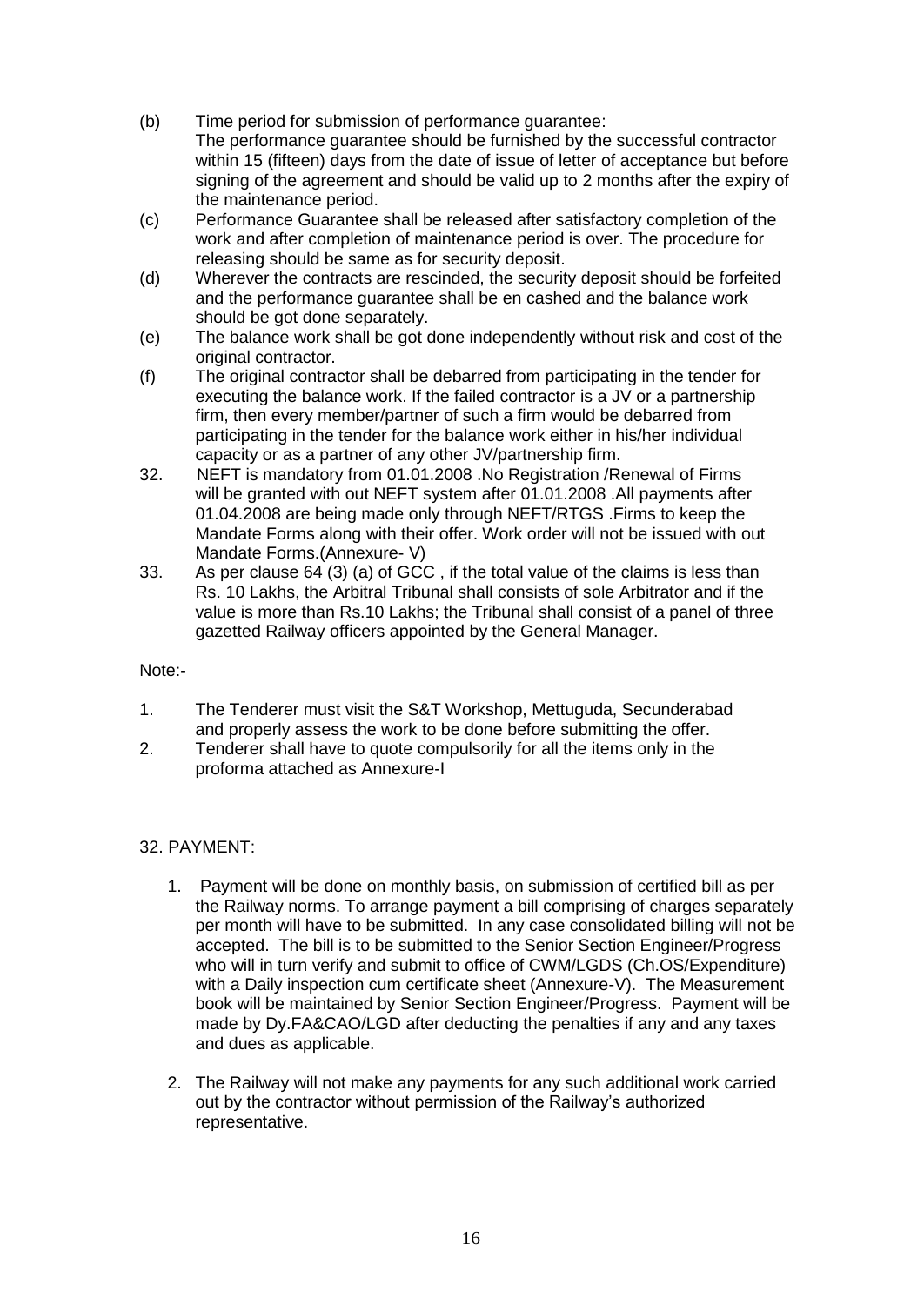- 3. Payments shall not be made for items of work/quantities not attended to or not done by the contractor.
- 4. Railways shall be entitled to deduct income tax and surcharge on income tax as applicable from time to time.
- 5. Contractor shall submit the following compliance certificate documents while raising the monthly bill
	- a) Measurement book as maintained by SSE/ R&D.
	- b) Daily inspection cum certificate sheet
	- c) Compliance with self-declaration and certification regarding the wages payment done to contract Labour for the bill claim month as per the provisions minimum wages Act 1948, and also complied all provisions of Contract Abolition & Regulation Act, 1970 and all applicable statutory laws in force.
- 6. On issue of the certificate for satisfactory completion of the work for agreed contract period, security deposit and performance guarantee will be refunded to the contractor after the date of full contractual work of all round, including extension of contractual period, if any, thereof.
- 7. The contract shall also be governed by the Indian Railway General Conditions of Contract. Wherever the special conditions are at variance with the General conditions of contract, the special conditions shall only prevail.

#### 33. LABOUR:

#### 33.1 Wages to Labour:

 The Contractor shall be responsible to ensure compliance with the provision of the Minimum Wages Act 1948 hereinafter referred to as the "said Act" and the Rules made there under in respect of any employees directly or through petty contractors or sub-contractors employed by him on road constructions or in building operations or in stone breaking or stone crushing for the purpose of carrying out this contract. If, in compliance with the terms of the contract, the Contractor supplied any labour to be used wholly or partly under the direct orders and control of the Railways whether in connection with any work being executed by the contractor or otherwise for the purpose of the Railway such labour shall, for the purpose of this clause, still be deemed to be persons employed by the *Contractor.*

 If any, money shall , as a result of any claim or application made under the said Act be directed to be paid by the Railway, such money shall be deemed to be money payable to the Railway by the Contractor and on failure by the Contractor to reply the Railway any money paid by it as aforesaid within seven days after the same shall have been demanded, the Railways shall be entitled to recover the same from any money due to accruing to the contractor under this or any other Contract with the Railways.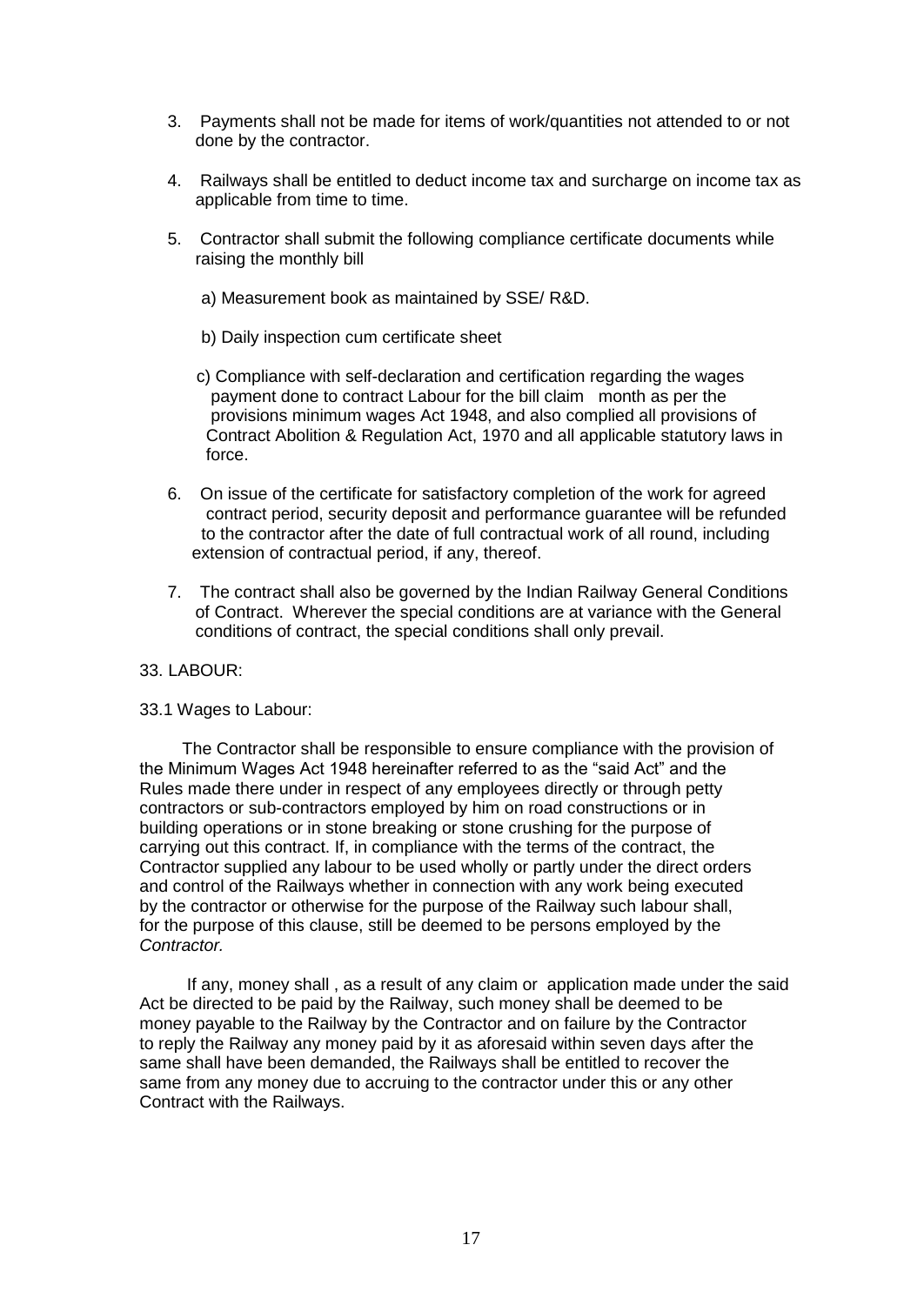#### 33.2 Provisions of payments of Wages Act:

 The Contractor shall comply with provisions of the Payment of Wages Act, 1936 and the rules made there under in respect of all employees directly or through petty contractors or sub-contractors employed by him in the works. If in compliance with the terms of the contract, the contractor directly or through pretty contractors or sub-contractors shall supply any labour to be used wholly or partly under the direct orders and control of the Engineer whether in connection with the works to be executed hereunder or otherwise for the purpose of the Engineer such labour shall nevertheless be deemed to comprise persons employed by the contractor and any money which may be ordered to be paid by the Engineer shall be deemed to be money payable by the Engineer on behalf of the Contractor and the Engineer may on failure of the Contractor to repay such money to the Railways deduct the same from any money due to the Contractor in terms of the contract. The Railway shall be entitled to deduct from any money due to the contractor (whether under this contract or any other contract) all moneys paid or payable by the Railways by way of compensation of aforesaid or for costs of expenses in connection with any claim thereto and the decision of the Engineer upon any question arising out of the effect or force of this clause shall be final and binding upon the Contractor.

33..3 Provisions of Contract labour ( Regulation and Abolition) Act, 1970:

 i) The Contractor shall comply with the provision of the contract labour (Regulation and Abolition) Act, 1970 and the contract labour (Regulation and Abolition) Central Rules 1971 as modified from time to time wherever applicable and shall also indemnify the Railway from and against any claims under the aforesaid Act and the Rules.

 ii) The Contractor shall obtain a valid license under the aforesaid Act as modified from time to time before the commencement of the work and continue to have a valid license until completion of the work. Any failure to fulfill the requirement shall attract the penal provision of the contract arising out of the resultant non execution of the work.

 iii) The Contractor shall pay to the labour employed by him directly or through subcontractors the wages as per provision of the aforesaid Act and the Rules wherever applicable. The Contractor shall notwithstanding the provisions of the contract to the contrary, cause to be paid the wages to labour indirectly engaged on the works including any engaged by subcontractors in connection with the said work, as if the labour had been immediately employed by him.

 iv) In respect of all labour directly or indirectly employed in the work for performance of the contractor"s part of the contract, the Contractor shall comply with or cause to be complied with the provisions of the aforesaid Act and Rules wherever applicable.

 v) In every case in which , by virtue of the provisions of the aforesaid Act or the Rules, the Railway is obliged to pay any amount of wages to a workman employed by the Contractor or his sub-contractor in execution of the work or to incur any expenditure in providing welfare and health amenities require to be provided under the aforesaid Act and the rules to incur any expenditure on account of the contingent, liability at the Railway due to the contractor"s failure to fulfill his statutory obligations so under aforesaid Act or the rules the Railway will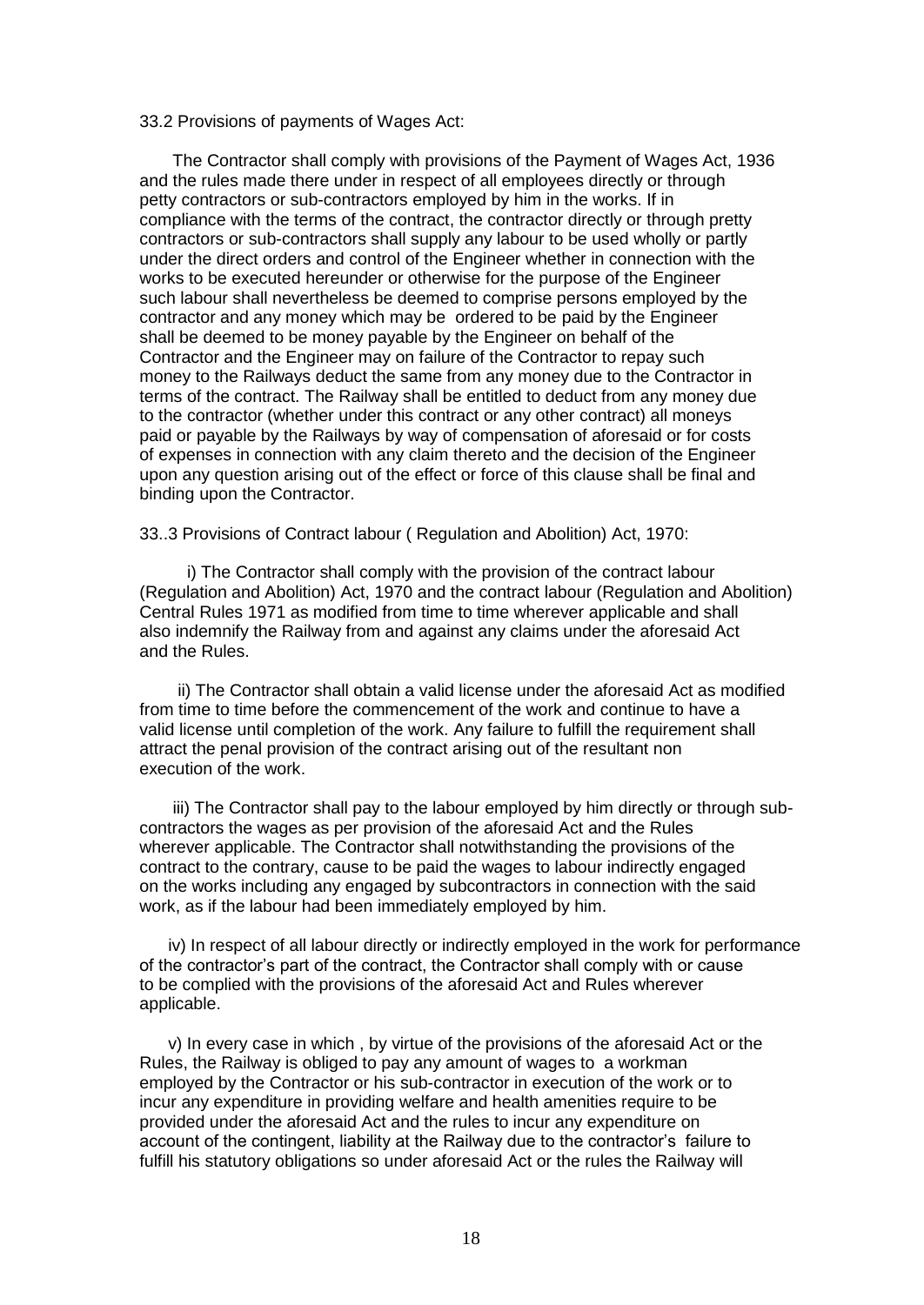recover from the Contractor, the amount of wages so paid or the amount of expenditure so incurred, and without prejudice to the rights of the Railway under the section 20, sub-section (2) and section 2 , Sub-section (4) of the aforesaid Act, the Railway shall be at liberty to recover such amount or part thereof by deducting it from the security deposit and/or from any sum due by the Railway to the contractor whether under the contract or otherwise. The Railway shall not be bound to contest any claim made against it under sub-section(1) of section 20 and sub-section (4) of section 21 of the aforesaid Act except on the written request of the Contractor and upon his giving to the Railway full security for all costs for which the Railway might become liable in contesting such claim. The decision of the Railway regarding the amount actually recoverable from the contractor as stated above shall be final and binding on the contractor.

33.4 Provision of Workmen"s Compensation Act:

 In every case in which by virtue of the provisions of Section 12 Sub-section (1) of the Workmen"s Compensation Act 1923, Railway is obliged to pay compensation to a workmen directly or through petty contractor or sub-contractor employed by the contractor in execution the work, Railway will recover from the contractor the amount of compensation so paid, and without prejudice to the rights of the Railway under section 12 Sub-section (2) of the said Act, Railway shall be at liberty to recover such amount or any part thereof by deducting it from the security deposit or from any sum due by Railway to the contractor whether under these conditions or otherwise, Railway shall not be bound to contest any claim made against it under Section 12 Sub-section (1) of the said Act except on the written request of the contractor and up on his giving to Railway full security for all cost for which Railway might become liable in consequences of contesting such claim.

33.5. The contractor should meet all statutory requirements under different Central and State Govt. laws and rules including payment of wages to the contract laborers, deduction of PF dues as per rules, and making insurance of all employees so engaged by the contractor against risks of accidents etc.

33.6 The Railway shall not entertain any request or claim by the contractor"s labour for any temporary/casual/permanent employment in the Railway on the basis of work done through this contract at any point of time. The contractor shall make this clear to his labourers.

33.7 Railway will not provide any medical facilities to the workers & supervisor engaged by contractor.

33.8. Contractor shall be solely responsible for taking care of their workers & supervisor against any accident or safety risk.

33.9. The contractor shall remain liable for theft of any Railway material by his workers. He must take necessary proceedings against each worker to prevent such occurrence and shall reimburse the cost of any stolen material, which will be determined by the Railway administration. In the event of there being repeated cases, the contract shall be liable to be terminated by giving 7 days notice and the contractor shall be liable for the loss of damage suffered by the administration.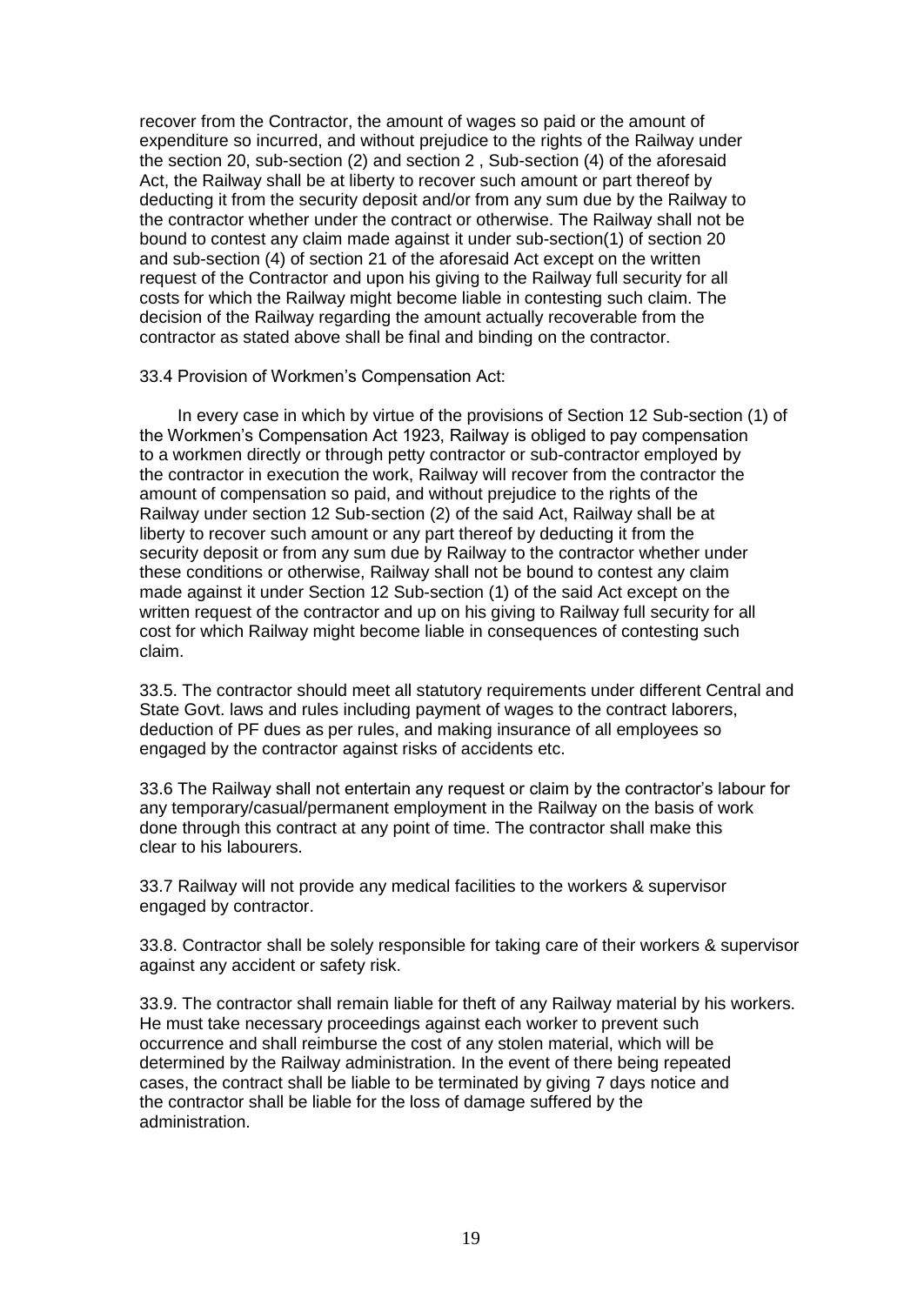### PART-II

## . SCOPE OF WORK, SPECIFICATIONS & SPECIAL CONDITIONS OF TENDER

1. INTRODUCTION

S&T Workshop, of South Central Railway is located in Mettuguda which is approximately Two kilometers from Secunderabad Railway station and is spread over an area of 5 acres. There are about 400 workers working in this workshop. Through this tender it is proposed to get the various toilets/lavatories of the office and workshop to be kept clean and hygienic apart from cleaning/maintaining of Roads.

## 2. SCOPE OF WORK

The scope of work covers the "Wet cleaning of Water Closets, Urinals, Wash Basins, and Washing Points and cleaning of Roads/Pathways at S&T Workshop, Mettuguda, Secunderabad-17 ".

However the general terms & conditions, instructions & guidelines for execution of the work are given below.

- 1. Period of contract is for one year.
- 2. The frequency and time of cleaning of toilets, urinal cubicles, water closets, wash basins, glazed tiles in and around lavatories and glazed tiles mounted on walls at drinking source is indicated in the "scope of work & specifications".
- 3. Methodology of cleaning in general:
- a) Water is to be initially used in sufficient quantities to clear urine, traces of night soil etc.
- b) Chemicals of brands, approved by the DyCSTE/Shops/MFT or his authorized officer are only to be used to thoroughly clean the toilets etc. The cleaning materials, which will be used by the contractor, shall be biodegradable and should not do any harm to the users.
- c) There shall not be any traces of urine or night soil after such cleaning and the surfaces so cleaned should be spot less.
- d) Care should be taken to not to leave the chemicals used after cleaning. Sufficient water shall be used for this purpose.
- e) Disinfectants like Phenyl, Naphthalene of approved brands only shall be used.
- f) The disinfectants shall not be washed away with stagnated water to have more effect.
- g) Naphthalene balls in sufficient quantity (at least 6 Nos. per day per urinal cubicle) at each of the urine cubicles and wash basins shall be used for locations from Sl.No.1 to 25 of the scope of work in specifications.
- 4. The chemicals, disinfectants, naphthalene balls, brooms, brushes and any other items used for cleaning shall be approved by the Railway authorities. A room shall be provided by the Railway for storage of material but the security responsibility shall remain with the contractor.
- 5. After approving the above items, a stock of at least ten days, in sealed containers shall be kept in the custody of the representative nominated by DyCSTE/S/MFT. The equivalent number of empty containers of chemical used should be deposited by the contractor at the end of the month to the representative of Railway.
- 6. For daily cleaning, materials are to be drawn from the above stock only.
- 7. Proper records shall be maintained jointly by the contractor and the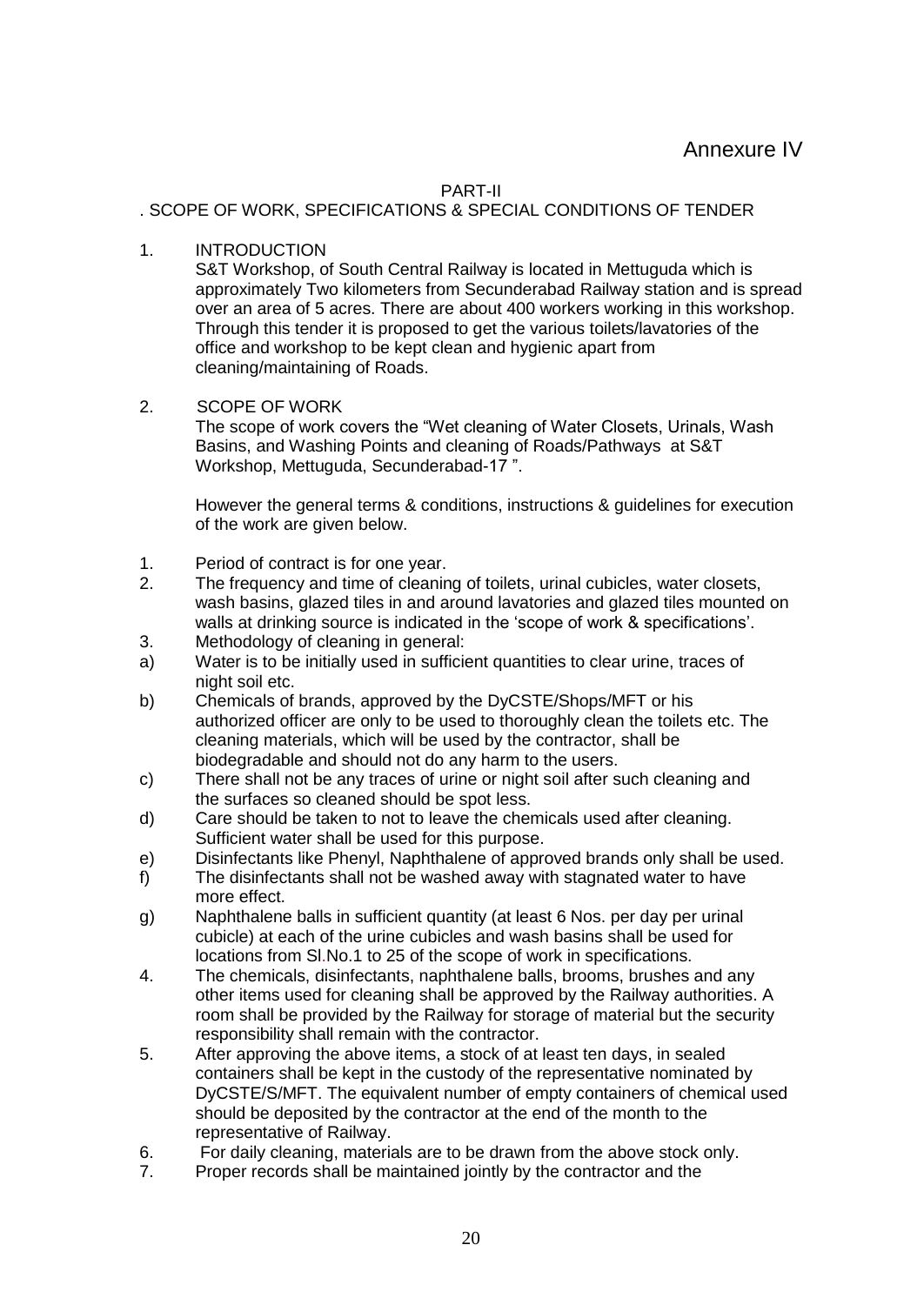representative nominated by DyCSTE/Shops/MFT for accountal.

- 8. After carrying out the cleaning, all the work areas will be inspected by the Railway representative.
- 9. Short falls, if any, as noticed by the Railway representative, in respect of cleanliness, odor etc., shall be brought to the notice of the contractor"s representative.
- 10. For this purpose, the contractor will nominate a supervisor who will report to the representative nominated by DyCSTE/Shops/MFT.
- 11. On getting the feed back regarding cleanliness/complaints, the contractor shall clean the area again without any extra payment by Railways.
- 12. After cleaning all the toilets, lavatory pans, commodes, urinals, floors and walls of toilets are to be thoroughly washed with water to remove any dirt, muck, bad smell etc., stains, oil, grease etc., shall be removed by applying acid, soap and miscellaneous cleaning agents. There should not be any muck, mud and stains leftover in the toilets any spot.
- 13. The toilets shall be kept free of any cockroaches, rodents, mosquitoes etc., at times.
- 14. Cleaning of toilets is to be carried out regularly without fail.
- 15. No water stagnation should be seen in the toilets and around.
- 16 Chocking/Jamming of toilets i.e water closets, urinal cubical and wash basins etc to be cleaned and remove the jammed particles /muck if any in side the drain pipe which are connected to pit/sump/auxiliary /main drainage pipe line system. And ensure that free flow of water inside the toilets with out any obstructions and water stagnation. Tenderer has to attend these drainage blocks work on daily basis.
- 17 No inflammable materials, such as petroleum oil etc. shall be stored at working sites or at adjacent land without the approval of the Railway authorities. All due precautions shall be taken by the contractor.
- 18. While executing the wet cleaning, wash basins, fittings, tiles and other Railway property should not get damaged by the contractor"s workmen. In case of such incidents, such laws/damaged will have to be made good by the contractor at his own cost.
- 19. All the staff should be provided with the cleaning materials like broom, hose pipes, buckets, mugs, wipers, scrubbing pans, scrubbing brush, etc. so the job of cleaning will be done to the satisfactory level. The consumable items required for undertaking the work shall be provided by the contractor at his own cost. Only water and electricity shall be provided free of cost by the Railway.
- 20. Contractor shall ensure that the collected garbage/refuse should be dumped at locations nominated by the Railway. Contractor will maintain liaison with SSE/R&D for dumping of garbage at permitted locations only.
- 21. The Contractor or his authorized representative will supervise the work as per schedule on all working days and get the compliance certificate from SSE/R&D daily. Final compliance certificate for the month will also be required to be obtained on the last working day of the month from SSE/R&D. A separate register to be maintained by contractor for this purpose. This register & all other records shall be open for inspection at all times.
- 22. Sufficient numbers of staff (minimum 4) shall be deployed by the contractor from 07.00 A.M to 17.00 hours from Monday to Friday and 07.00 A.M to 11.45 A.M on Saturday, along with at least one supervisor at all the times during work execution. The supervisor shall be available to Railway administration "ON-CALL". He will ensure that work is carried out to the satisfaction of the Railway at all times. He shall also act as authorized representative of the contractor and shall take all decisions on behalf of the contractor. The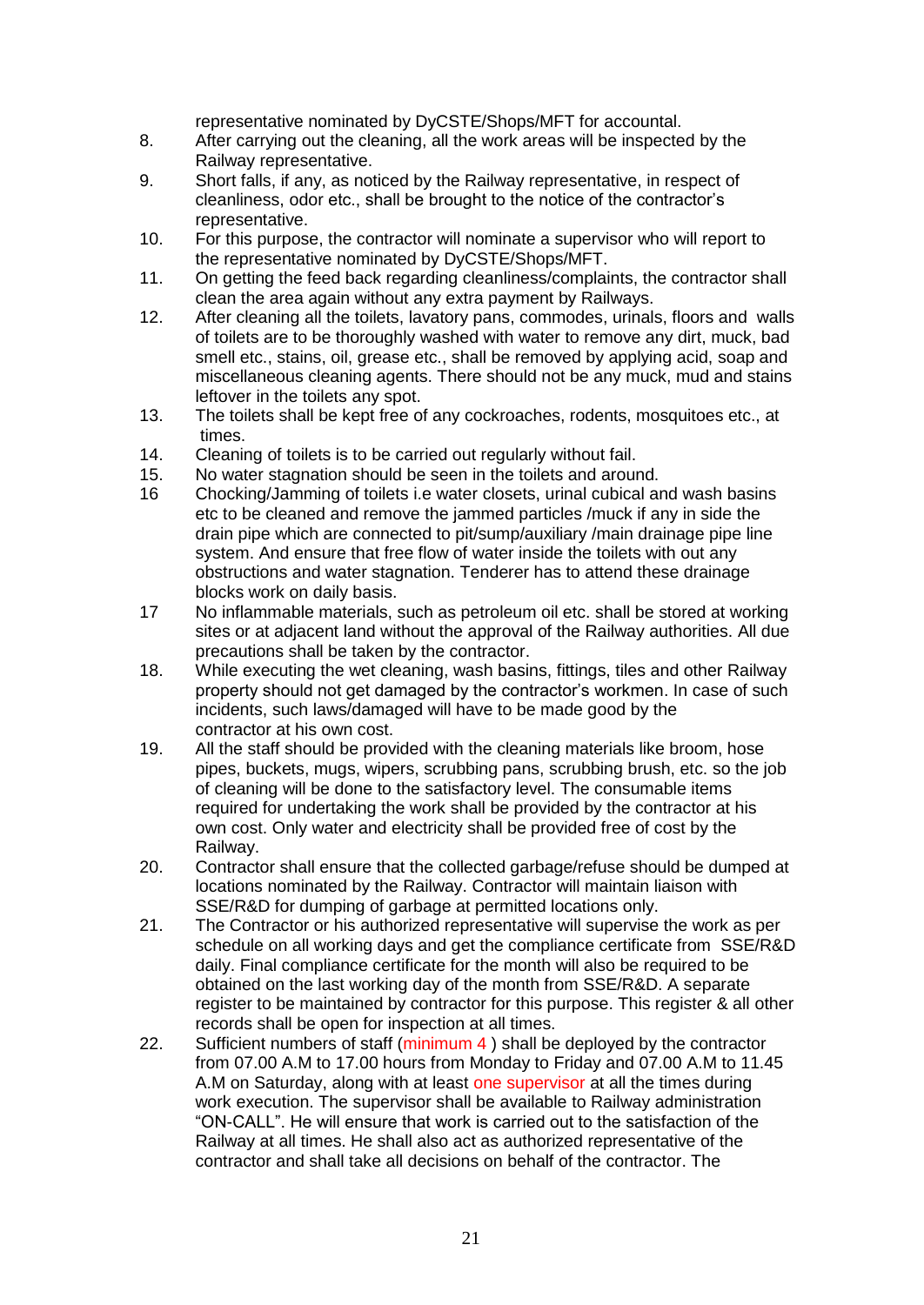attendance muster of staff will have to be got counter signed by the supervisor from Senior Section Engineer (R&D) of the workshop.

- 23. Sufficient quantity of chemicals/cleaning solvents shall be used for cleaning purpose.
- 24. The proof of purchase of chemical from authorized dealer should be produced by the contractor as and when required. The chemical consumed by contractor on monthly basis should be specified in the end of the month.
- 25. SSE/R&D for all shops and Ch.OS/Admn for main office building shall exercise supervision to ensure that the cleaning materials are actually used as per the scales for which the contractor shall co-operate.
- 26 The work shop will open a Work Diary for the above contract for which the Contractor will indicate the details of the works carried out daily and it should be jointly certified by both SSE or his nominated representative and contractor"s representative daily. The extracts of this workbook will form part of the monthly bill for verification. Additional records/registers if any should also be maintained and the details recorded as per the directions of Senior Section Engineer/R&D.
- 27 During the execution of work, it is the responsibility of the contractor to see that chemical cleaning solution should not affect the glossiness of cleaning area.
- 28 The porcelain and stainless steel wash basins and lavatory pans should be sparkling clean.
- 29 The lavatory floor should be first scrubbed with hand brush & detergent and then washed.
- 30 The European style commode should also be washed with suitable detergent and brushed. The plastic commode lid and seat and covers should be washed with detergent and hand brush and wiped dry.
- 31 Disinfestations and pest control shall cover all the toilets as well as lavatories of workshop.
- 32 All the glazed tiles shall be cleaned with detergent powder and wiped dry with duster, after removing the waste.
- 33 Urinal cubicles shall also be cleaned in the same manner as European style commode.
- 34. The rates quoted by the contractor should foresee and cater for any price hike etc. related to this contract. He will not be entitled for any revision of rates during the currency of contract.
- 35. Railways shall be entitled to deduct income tax and surcharge on income tax as applicable from time to time.
- 36. Prices shall remain firm throughout the contract period & no escalation on any ground will be given.
- 37. The contractors shall adhere to stipulations in regard to eligibility of labour to be employed as laid down by the state Govt./Labour commissioner including payment of wages as per Govt. Rules.
- 38. The contractor shall be responsible for supply of IDENTITY cards & uniforms with distinctive colour and arm badges duly numbered serially as 1,2,3 and so on to all the labourers engaged for the above work for easy identifications of the labourers during working hours. A sample of Identity card shall have to be submitted to DyCSTE/S/MFT for approval. No separate payment shall be admissible for Identity card & Uniform provided to employed labourers by Contractor. The persons so engaged by contractor should remain in uniform at all times & badge/ Identity card issued by contractor duly countersigned by Railway authority.
- 39. The contractor shall furnish a list of manpower deployed by him along with full description, address etc. for this work prior to start of the work to the officer-in charge of this work at MFT and shall notify the changes there in from time to time.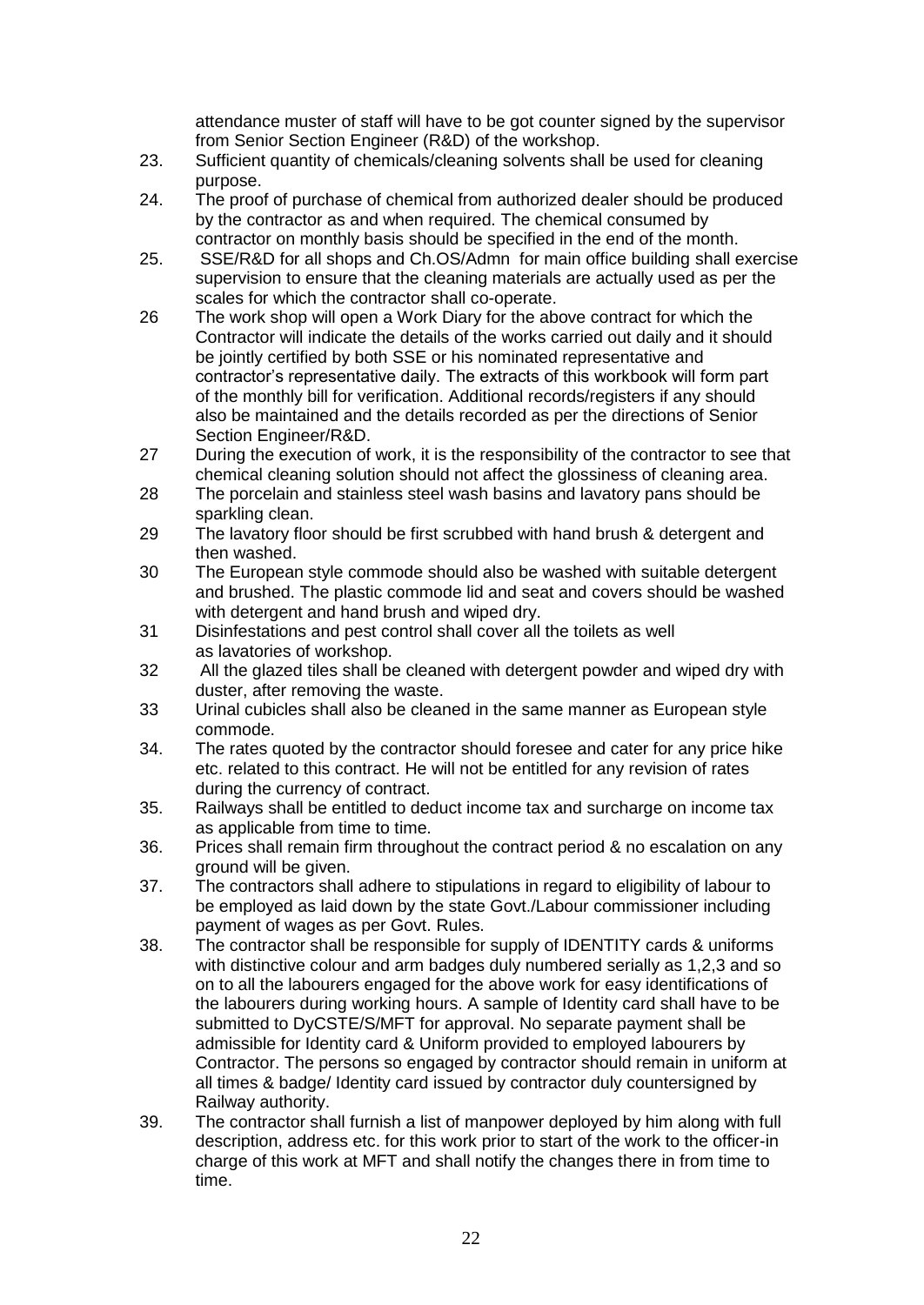- 40. The contractor shall get the character of all labourers under him verified by the Police department and shall pay the police verification fee failing which the administration shall have the right to get the character verified by the Police and recover all charges in connection therewith from the contractor. Photocopy of the Police Verification Report against all the labourers should be submitted to SSE/R&D nominated for this work execution for their record and future reference.
- 41. The persons so engaged by the contractor should be courteous, well mannered and well behaved. Railway reserves the right to ask the contractor to remove any person, if found to be unsuitable for work or on any other ground like bad conduct, bad performance etc. In such situation the contractor must remove and dismiss the concerned person and replace with a suitable person forthwith. The person so removed, must not be entertained by the contractor at the site of Railways.
- 42 That the contractor should meet all statutory requirements under different Central State Govt. laws and rules having bearing of law including payment of wages to the contract laborers, deduction of PF dues as per rules, and making insurance of all employees so engaged by the contractor against risks of accidents etc.
- 43. The contractor shall comply with the provision of payment of Wages act & rules made there under including amendment from time to time in respect of all persons under him in carrying out this work. The Railway administration will not be responsible under any circumstances for the payment of wages to the labourers or take any liability thereof. Any dispute arising out of non-payment of wages shall be sorted out by the contractor without affecting Administration in any way.
- 44. Contractor shall ensure that only identified and authorized persons are engaged by him to carry out the work in the MFT workshop premises and they do not create any nuisance or disturbances.
- 45. The Contractor will be responsible for the Compliance with the provision of hours of employment regulations in respect of the labourers employed by him in the manner decided upon by the appropriate authorities. The terms appropriate authority means central Govt. as laid down in rules in respect of hours of employment regulation 1951 and subsequent rules as issued from time to time by the state Govt.
- 46. The Contractor shall pay not less than the fair wage to the labourers engaged by him for above work. The fair wages being the wage including allowances as admissible as per extant rules. The labour wages and allowances shall not be less than that prescribed by any provisional law etc. The contractor shall keep a proper record for such payment etc. and submit a certificate every month.
- 47. In case the Railway administration considers that the payment to the workers of the contractor is objectionable as per rules, Railway administration shall have the power of effecting a change of system within a week from the date of notice in writing to that effect and in case of non-compliance with such notices, all payments to the contractor shall be withheld. A notice showing the rate of wages to be paid to contractors workers will be published by the contractor and exhibited prominently near the place of work and should be made assessable to all labourers employed by the contractor.
- 48. The Railway shall not entertain any request or claim by the contractor"s labour for any temporary/casual/permanent employment in the Railway on the basis of work done through this contract at any point of time. The contractor shall make this clear to his labourers.
- 49. Railway will not issue any Railway traveling pass, PTO etc. to the staff & supervisor engaged by contractor.
- 50. Railway will not provide any medical facilities to the staff & supervisor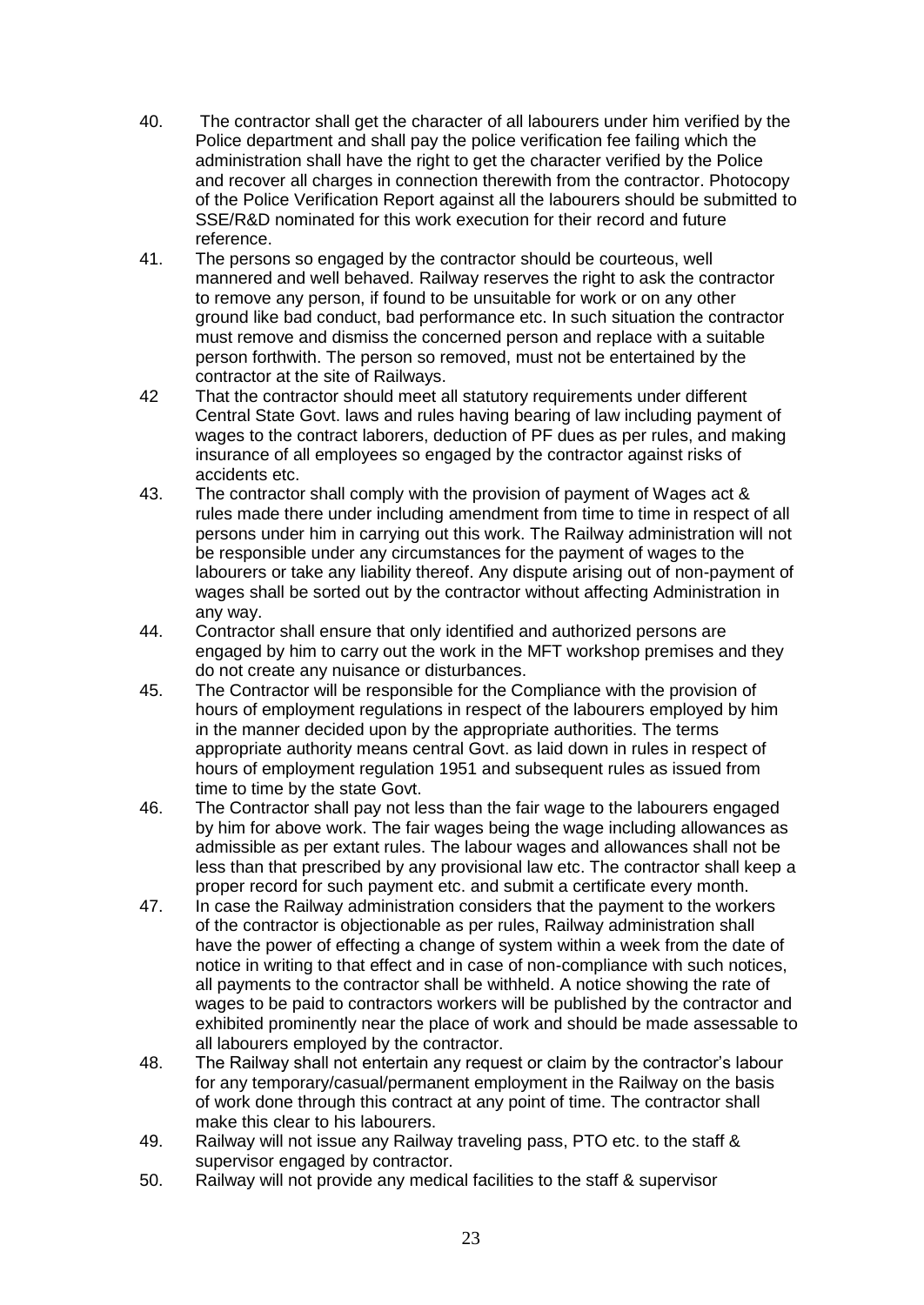engaged by contractor.

- 51 Contractor shall be solely responsible for taking care of their staff & supervisor against any accident or safety risk.
- 52. Contractor shall provide all the equipments, tools & safety gears for safe working at MFT premises.
- 53. The contractor shall remain liable for theft of any Railway material by his staff. He must take necessary proceedings against each staff to prevent such occurrence and shall reimburse the cost of any stolen material, which will be determined by the Railway administration. In the event of there being repeated cases, the contract shall be liable to be terminated by giving 7 days notice and the contractor shall be liable for the loss of damage suffered by the administration.
- 54. Any dispute arising out of contract shall be settled through arbitration as per provisions of the Arbitration & Conciliation act, 1996 (Act 26 of 1996).
- 55. The delay in execution of work after the agreement/work order are finalized/issued for labour unrest, non-availability of man-power or any other reason shall not be accepted as an excuse for delay in execution of contract. In such a situation the Railway administration shall have the liberty to terminate the contract with due service of 7 days notice.
- 56. Railway bears no responsibility for payment of any compensation to any contractor"s workman in case of injury/death during work.
- 57. The quality standard shall be maintained by the contractor strictly according to the schedule of work.
- 58. The Railway will not make any payments for any such additional work carried out by the contractor without permission of the Railway"s authorized representative. Nominated representative of MFT will do the Inspection & measurement.
- 59 Payments shall not be made for items of work/quantities not attended to or not done by the contractor.
- 60 Complete sweeping of roads & pathways, traversor and circulating area for 2533 Sq.mts once in a day is to be carried out. The above work is to be carried out from 07-00 a.m. to 08.30 a.m.
- 61. Landscape/garden maintenance for 483 Sq.mtrs. One lawn mover shall be employed in addition to manual grass cutting, watering, de-weeding, regarding and application of pesticides and manures is to be carried out.
- 62 The garbage, muck and the waste generated after cleaning the roads and pathways is to be collected at a specified place in the Workshop. This is to be disposed off to a nominated place nearer to the Workshop as suggested by this unit.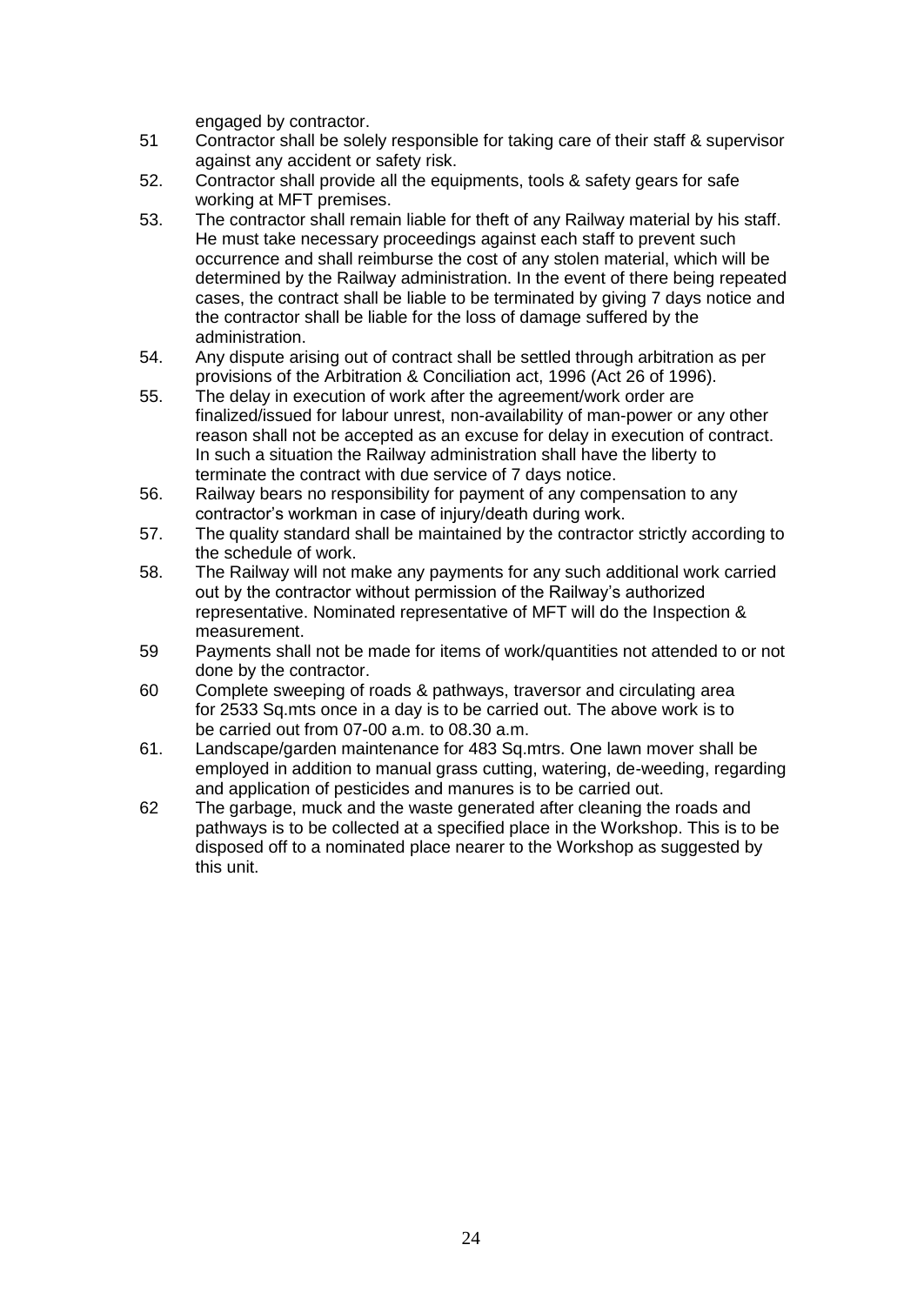## 3. SCOPE OF WORK AND SPECIFICATIONS

The wet cleaning of Water Closets, Urinals, Wash Basins Washing Points etc.,and Cleaning/Maintenance of Roads/Pathways and Cleaning of Vehicle parking shed shall be carried out in the following areas on daily basis.

| SI.<br>No.      | Locations                 | Water<br>Closet | Urinals        | Wash<br><b>Basins</b> | Washing<br>points | Lavatories<br>with |
|-----------------|---------------------------|-----------------|----------------|-----------------------|-------------------|--------------------|
|                 |                           |                 |                |                       |                   | glazed             |
|                 |                           |                 |                |                       |                   | tiles              |
| 1               | <b>Main Office</b>        | $\overline{2}$  | 2              | 3                     | 1                 | 3                  |
| $\overline{2}$  | DyCSTE's Chamber          | 1               | 1              | 1                     | $\overline{0}$    | 1                  |
| $\overline{3}$  | <b>Meeting Hall</b>       | 1               | 1              | 1                     | $\mathbf 0$       | 1                  |
| 4               | <b>AWM's Chamber</b>      | 1               | 0              | 1                     | $\overline{0}$    | 1                  |
| $\overline{5}$  | <b>RPF</b>                | 1               | 0              | 1                     | $\overline{0}$    | 1                  |
| 6               | Opp. To Fitting Shop      | $\overline{4}$  | 4              | $\overline{2}$        | $\mathbf 0$       | 0                  |
| $\overline{7}$  | <b>Black Smithy Shop</b>  | 0               | 0              | 1                     | $\overline{2}$    | 0                  |
| 8               | <b>Tool Room</b>          | $\overline{0}$  | $\overline{0}$ | 1                     | $\overline{0}$    | $\overline{0}$     |
| 9               | <b>IPS Section</b>        | 0               | 0              | 1                     | $\overline{0}$    | 0                  |
| 10              | <b>BPAC</b> section       | $\overline{3}$  | 1              | 1                     | $\overline{4}$    | $\overline{0}$     |
| 11              | <b>Revitting Shop</b>     | 3               | $\overline{2}$ | 1                     | 8                 | 0                  |
| 12              | Adj to Electric Shop      | 1               | $\overline{0}$ | $\overline{0}$        | $\overline{1}$    | 3                  |
| 13              | <b>Painting Shop</b>      | $\overline{0}$  | $\mathbf 0$    | $\overline{0}$        | $\overline{2}$    | $\overline{0}$     |
| 14              | <b>TRC</b>                | 0               | 0              | 1                     | $\overline{0}$    | $\overline{0}$     |
| 15              | Millwright                | 0               | 0              | $\overline{0}$        | $\overline{3}$    | 0                  |
| 16              | Electroplating            | 0               | $\mathbf 0$    | $\overline{0}$        | $\overline{1}$    | 0                  |
| $\overline{17}$ | <b>Fitting Shop</b>       | $\overline{0}$  | $\overline{0}$ | 1                     | 1                 | $\overline{0}$     |
| 18              | Machine Shop              | 0               | 0              | $\overline{2}$        | 1                 | 0                  |
| 19              | R&D                       | $\overline{0}$  | $\overline{0}$ | $\overline{1}$        | $\overline{1}$    | $\overline{0}$     |
| 20              | <b>Block Instrument</b>   | $\overline{0}$  | 0              | 1                     | 1                 | $\overline{0}$     |
| 21              | <b>Panel Section</b>      | 1               | $\overline{2}$ | $\overline{0}$        | $\overline{0}$    | 0                  |
| 22              | <b>Relay Section</b>      | 1               | 1              | $\overline{2}$        | $\mathbf 0$       | 0                  |
| 23              | <b>Ladies Toilet</b>      | $\overline{2}$  | $\overline{1}$ | 1                     | $\overline{0}$    | $\overline{1}$     |
| 24              | Ambulance                 | 1               | $\overline{0}$ | $\overline{2}$        | $\mathbf 0$       | 0                  |
| 25              | <b>Opp.Revitting Shop</b> | $\overline{0}$  | 0              | 1                     | $\overline{3}$    | $\overline{0}$     |
| 26              | SCRMU, MFT Branch         | $\overline{0}$  | 1              | 1                     | $\overline{0}$    | $\overline{0}$     |
| 27              | <b>SCRES, MFT Branch</b>  | $\overline{0}$  | 1              | 1                     | $\overline{0}$    | $\overline{0}$     |
|                 |                           | 22              | 17             | 28                    | 29                | 11                 |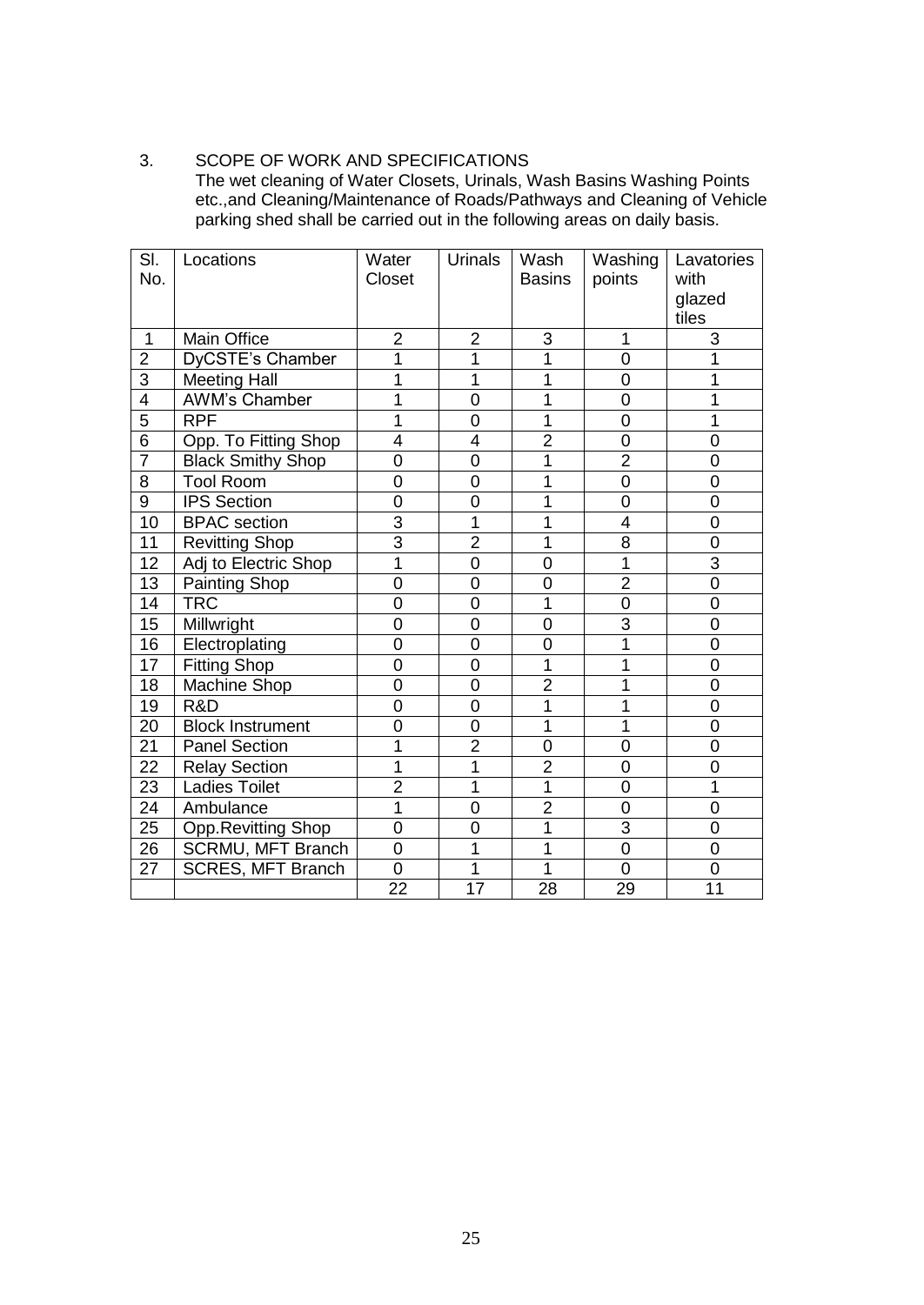| SI.<br><b>No</b> | Description                                                          | Frequency of<br>cleaning | Timings                                                              |
|------------------|----------------------------------------------------------------------|--------------------------|----------------------------------------------------------------------|
|                  | Urinal cubicles                                                      | Three times              | 08.30 AM to 09.15 AM<br>12.45 PM to 01.30 PM<br>03.45 PM to 04.30 PM |
| $\mathcal{P}$    | Water closets                                                        | Three times              | 09.15 AM to 10.15 AM<br>01.30 PM to 02.30PM<br>04.30 PM to 05.00 PM  |
| 3                | Wash basins                                                          | Two times                | 11.30 AM to 12.00 noon<br>03.15 PM to 03.45 PM                       |
| 4                | Lavatories                                                           | Two times                | 10.15 AM to 11.00 AM<br>02.30 PM to 03.15PM                          |
| 5                | Glazed tiles mounted on walls at<br>drinking source & Washing Places | One time                 | 11.00 AM to 11.30 AM                                                 |

Frequency & timings of cleaning for various items should be as mentioned below:

The cleaning of roads/pathways and Vehicle parking shed is to be carried out in the Workshop at the following specified locations:

| SI.No. | Description                                                                                                                                                                                                                                                                                                                                                                | Area (in<br>Sq.mtrs) |
|--------|----------------------------------------------------------------------------------------------------------------------------------------------------------------------------------------------------------------------------------------------------------------------------------------------------------------------------------------------------------------------------|----------------------|
|        | Cleaning of roads/pathways: DCOS/MFT to EOLB (old Moulding<br>shop, Old ECPM shop to Electrical shop, between Rivetting and<br>Gas cutting Sections, between Fitting, Blacksmithy & R&D<br>Sections, RPF Gate No.1 to Ambulance room, RPF Gate No.2 to<br>Block Instrument and Main Office, Main Entrance to Rivetting shop<br>and Old Foundry shop to R&D Section (Daily) | 2533.00              |
| າ      | Vehicle Parking shed (weekly once)                                                                                                                                                                                                                                                                                                                                         | 985.00               |

SPECIFICATIONS OF EQUIPMENTS AND CONSUMABLES:

The contractor is advised to utilize following type of equipments using least possible of water and electricity to control expenditure.

1. Floor Mopper

The mop rubber shall be made of special type of sponge material (PVA) so as to absorb & retain at least 1 liter of water. The length of the handle shall be at least 1 meter & made of mild steel or aluminum.

- 2. Special cotton duster for glass cleaning If shall be made of Khadi cotton with a size of least 48 cms x 48 cms.
- 3. Jute Cotton Duster for wash basin cleaning. It shall be made of 100% cotton jute with a size of least 45 cms x 45 cms.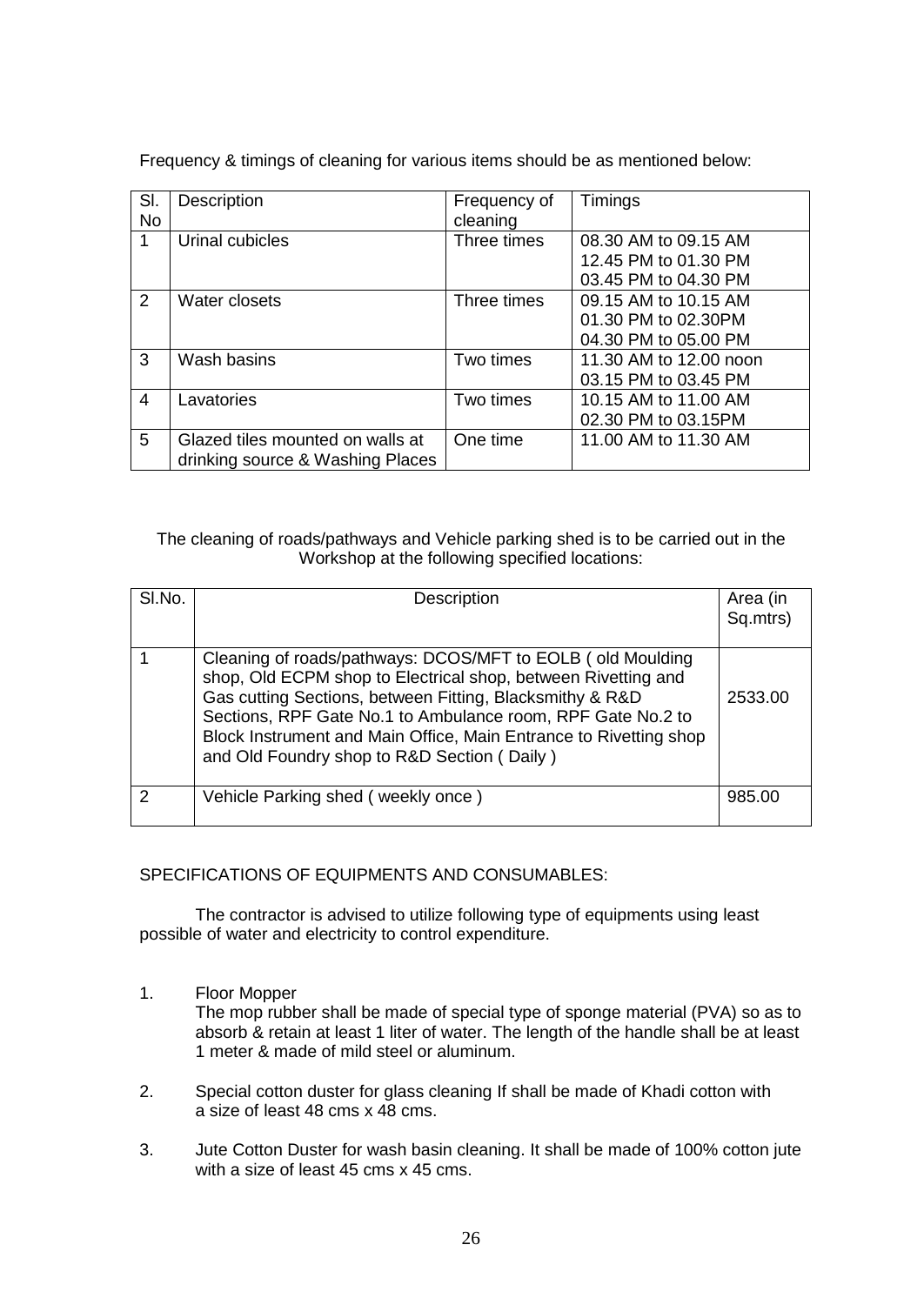- 4. All the cleaning agents used for the contract shall be bio-degradable environment friendly so that it does not cause any harm to the users and the objects for which they are used. It shall follow all the mandatory international and national standards of chemicals. Some of the brand for different cleaning surfaces is suggested below.
	- Shall have excellent bio-degradability.
	- Should be phosphate free.
	- Should not be a combustible liquid according to the regulations governing combustible liquids.
	- The cleaning agents should preferably have near neutral PH value in used dilution. Should have soothing fragrance and smell.
- 5. PVC floor cleaning agent:
	- Preferred brands: Spiral (Johnson diversey) or sigla neutral of eco lab.
- 6. Ceremic toilet fittings cleaning agent:
- Preferred brands: Taski R1/Taski R6 (Johnson diversey).
- 7. Glass cleaning agent: Preferred brands: Taski R3 (Johnson diversey) or OC glass cleaner of eco lab or Collin.
- 8. Painted surface cleaning: Preferred brands: Spiral (Johnson diversey) or equivalent of eco lab or collin or supermax (deep manufacturing company) or BACTAL "E" of luball products, Chennai.
- 8. Stain remover:
	- Stain remover of deep manufacturing company or similar.
- 9. Stainless steel polisher: Preferred brands: Suma inox (Johnosn diversey) or chromol of eco lab or collin.
- 10. Disinfectant: Preferred brands: Stride (Johnson diversey) or anti back of eco lab or collin or BACTAL "J" of luball products, Chennai.
- 11. Air freshner: Preferred brands: Preferably water based Taski R5 or equal lent eco lab or any water based reputed brand.
- 12.

All the equipment required for sweeping of the pathways, traversor and circulating areas like brooms, buckets, clothes items required for transportation of garbage is to be arranged by the Contractor by himself.

## SPECIAL CONDITIONS:

I.

- 1. The tools and other accessories required will have to be arranged by the contractor.
- 2. The DyCSTE/Shops/MFT with his authorized representatives shall have free access to inspect the work and performance of the contractor at all times.
- 3. Electricity and water will be supplied by the Railways at free of cost.
- II. PENALTY:
- 1. The days on which the minimum number of the staff are not available will be treated as absent and a penalty of RS.100/- per person will be deducted from the bills.
- 2. In addition, a penalty of Rs.500/- per occasion shall be levied on the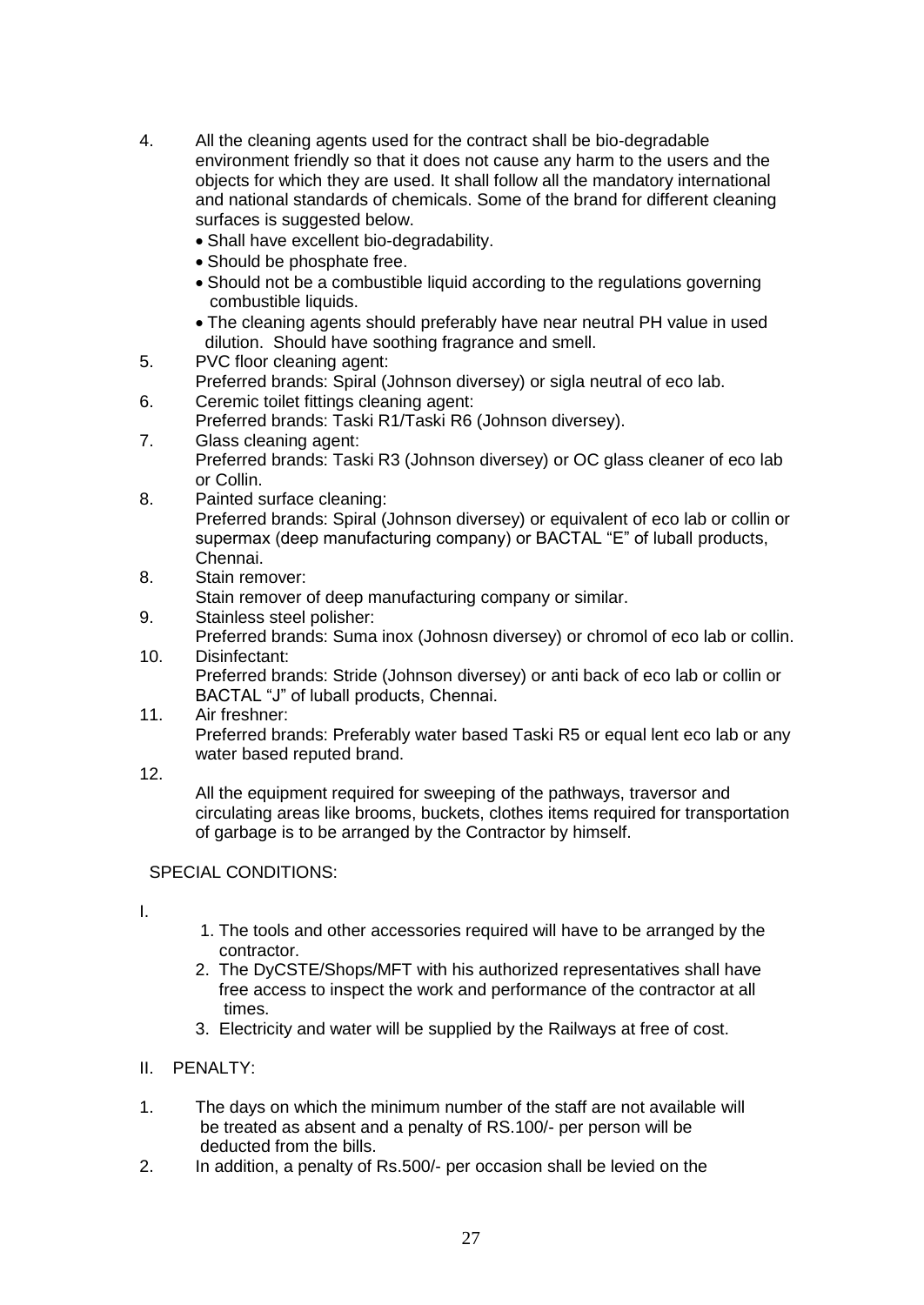contractor if in the opinion of the DyCSTE/Shops or is authorized officer/officials any item of work has not been done satisfactorily or omitted or for any other lapse.

- 3. For any item of work not done the pro rata cost as worked out by the Railway may also be deducted from the contractor bills.
- 4. To arrange payment a bill comprising of charges separately per month will have to be submitted. In any case consolidated billing will not be accepted.
- 5. The bill is to be submitted to the senior section engineer, R&D who will in turn verify and submit to office of DyCSTE/S/MFT with a check sheet. The Measurement book will be maintained by SSE/R&D. Payment will be made after deducting the penalties if any and any taxes and dues as applicable.
- 6. On issue of the certificate for satisfactory completion of the work, security deposit and performance guarantee will be refunded to the contractor after the date of full contractual work of all round, including extension of contractual period, if any, there of.
- 7. The contract shall also be governed by the Indian Railway General Conditions of Contract. Wherever the special conditions are at variance with the General conditions of contract, the special conditions shall only prevail.

DyCSTE/Shops S&T Workshop, Mettuguda, S.C.Railway, SECUNDERABAD For & on behalf of the President of India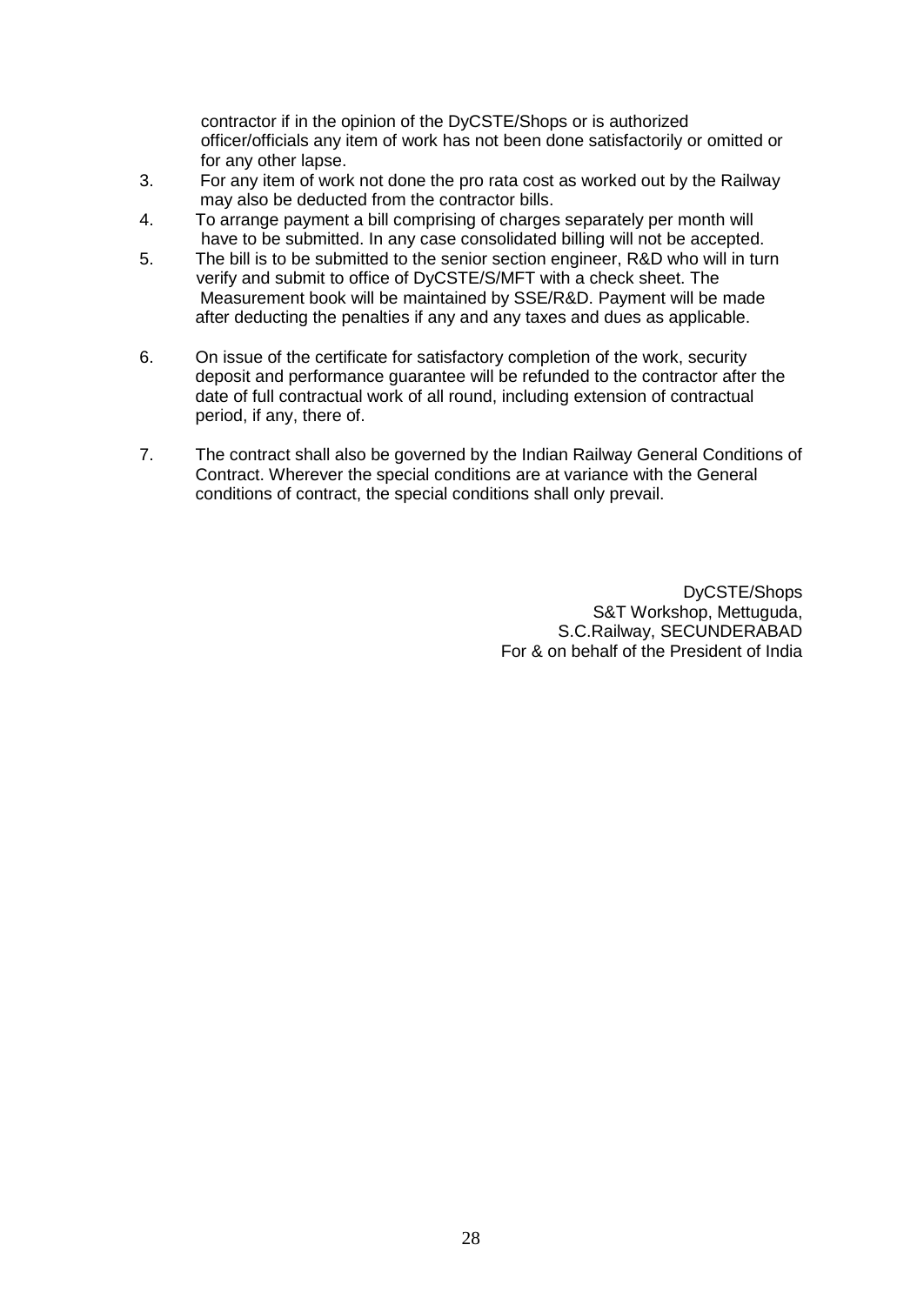Annexure-V

## **SCHEDULE**

## Name of the Work:

Out sourcing of Cleaning & Maintenance of Toilets, Roads, pathways, Sweeping and cleaning of Vehicle parking area

| SI.                                                           |                              |            |        | Cost per      | <b>Total cost</b> |
|---------------------------------------------------------------|------------------------------|------------|--------|---------------|-------------------|
| <b>No</b>                                                     | Description                  | Unit       | Qty    | month         | per year          |
|                                                               |                              |            |        | (Rs)          | (Rs)              |
| 1.                                                            | <b>Water Closets</b>         | <b>Nos</b> | 22     |               |                   |
| $\overline{2}$                                                | Urinals                      | do         | 17     |               |                   |
| 3                                                             | <b>Wash Basins</b>           | do         | 28     | 2077          | 24927             |
| 4                                                             | <b>Washing Point</b>         | do         | 29     |               |                   |
| 5                                                             | Lavatories with glazed tiles | do         | 11     |               |                   |
| 6                                                             | Roads/ Pathways cleaning     | Sq.        | 2533   | 5000          | 60000             |
|                                                               | within the workshop          | mtrs       |        |               |                   |
| $\overline{7}$                                                | Sweeping and cleaning of     | -do-       | 985    | 280.58        | 3367              |
|                                                               | Vehicle parking area         |            |        |               |                   |
|                                                               | weekly once)                 |            |        |               |                   |
| 8                                                             | Cleaning of staff canteen    | -do-       | 382.23 | 12984.33      | 155812            |
|                                                               |                              |            |        |               |                   |
| Rupees Two lakhs forty four thousand one hundred and six only |                              |            |        | $2,44,106/$ - |                   |
|                                                               |                              |            |        |               |                   |

Note: The description given in the schedule is not exhaustive but it gives rough idea about the nature of work.

Dy.CSTE(s)/S&T/MFT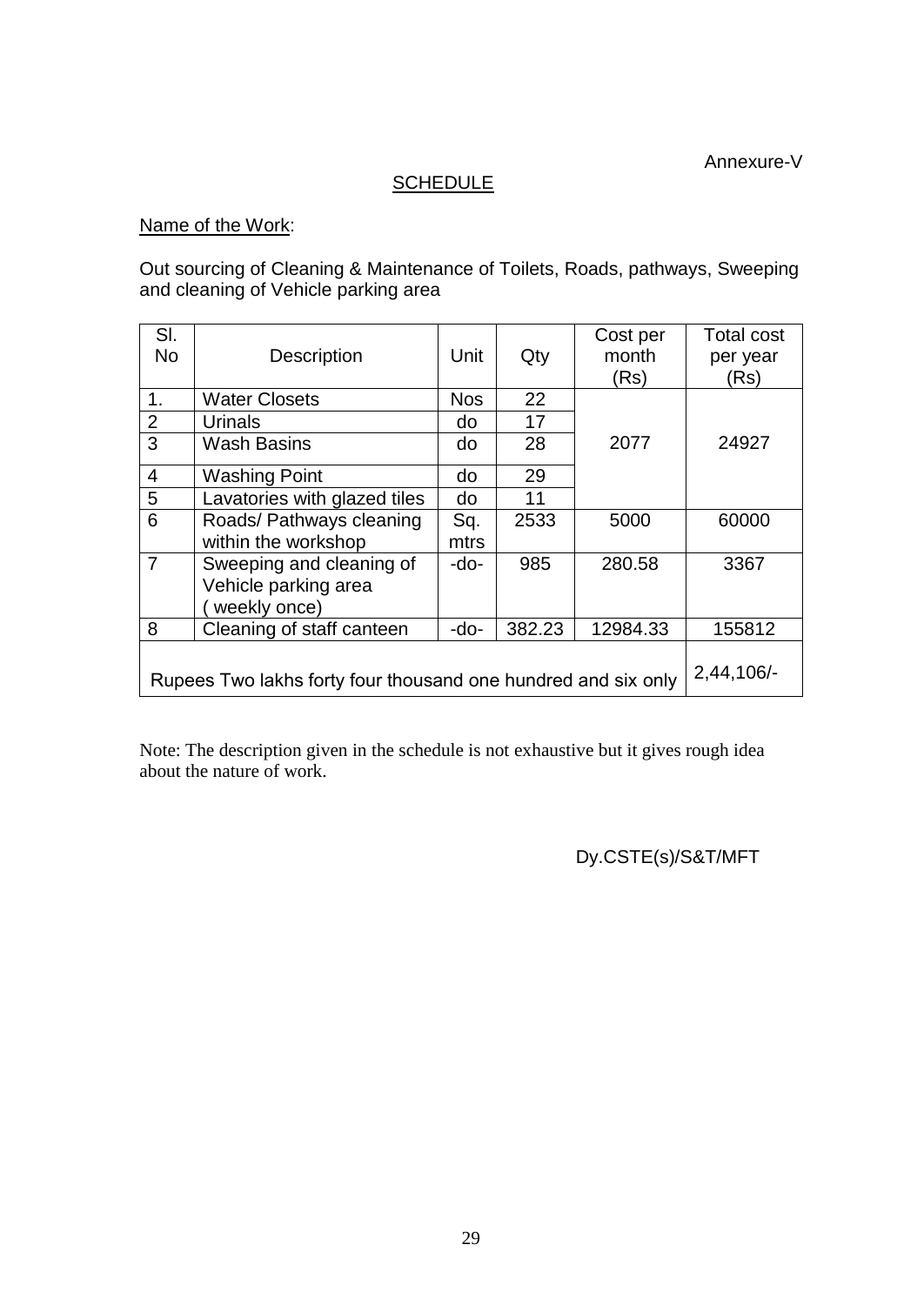### SCHEDULE OF RATES AND QUANTITIES

Name and place of work:

Wet cleaning of Water Closets, Urinals, Wash Basins, and Washing Points and cleaning of Roads/Pathways, and Vehicle parking shed at S&T Workshop, Mettuguda, Secunderabad-17

Estimated cost:

Rs. (Rupees Three lakhs fifty eight thousand nine hundred and seventy nine only).

Schedule of approximate quantities and rates: -

| SI.<br><b>No</b> | Description                                                                    | Unit       | Qty    | Cost per<br>month<br>(Rs) | Total cost<br>per year<br>(Rs) |
|------------------|--------------------------------------------------------------------------------|------------|--------|---------------------------|--------------------------------|
| 1.               | <b>Water Closets</b>                                                           | <b>Nos</b> | 22     |                           |                                |
| 2                | Urinals                                                                        | do         | 17     |                           |                                |
| 3                | Wash Basins                                                                    | do         | 28     | 2077                      | 24927                          |
| 4                | <b>Washing Points</b>                                                          | do         | 29     |                           |                                |
| 5                | Lavatories with glazed tiles                                                   | do         | 11     |                           |                                |
| 6                | Roads/ Pathways cleaning within                                                | Sq.        | 2533   | 5000                      | 60000                          |
|                  | the workshop                                                                   | mtrs       |        |                           |                                |
| $\overline{7}$   | Sweeping and cleaning of                                                       | -do-       | 985    | 280.58                    | 3367                           |
|                  | Vehicle parking area<br>weekly once)                                           |            |        |                           |                                |
| 8                | Cleaning of staff canteen                                                      | -do-       | 382.23 | 12984.33                  | 155812                         |
|                  | Rs.2,44,106/-<br>Rupees Two lakhs Forty four thousand one hundred and six only |            |        |                           |                                |

Note: Above rates are all inclusive of labour, materials and all other taxes/duties/levies etc.,

#### TENDERER"S OFFER:

| Percentage of offer                                  | In figures | In words |
|------------------------------------------------------|------------|----------|
| ON PAR/ABOVE / BELOW PAR<br>(ON PAR / EXCESS / LESS) |            |          |

Note:

1) The tenderer should quote their percentage of offer in figures and words for the above total value of the schedule item covered under schedule. In case of discrepancy between figures & words, the rate quoted in words will be taken as final.

Example:

If the tenderer intended to quote their rates at par with the estimated total value, they have to write 'rates at par'.

If the tenderer intended to quote their rates at above with the estimated total value, they have to write "+" (Plus) ercentage (percentage value).

If the tenderer intended to quote their rates below with the estimated total value, they have to write " " (Minus) ercentage (percentage value).

SIGNATURE OF THE TENDERER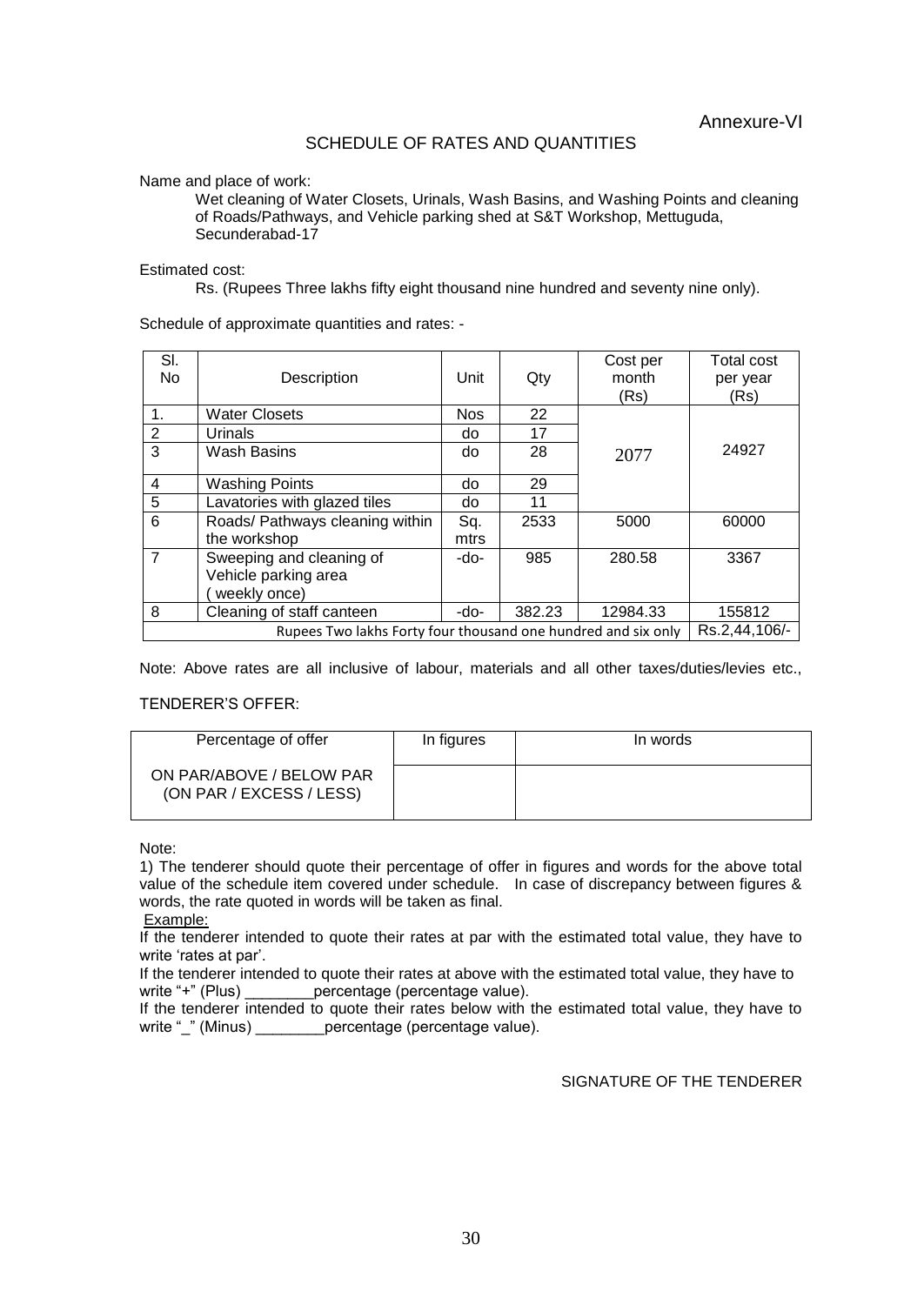### REVISED MODEL FORM OF BANK GUARANTEE BOND FOR PERFORMANCE GUARANTEE

1. In consideration of the President of India (hereinafter called "the Government") having agreed to exempt-------------------- ( hereinafter called " the said Contractor(s)") from the demand, under the terms and conditions of an Agreement dated ------------- made between -------------- and ---------------------------- for ------------------------- (hereinafter called "the said Agreement"), of Security deposit for the due fulfillment by the said contractor(s) of the terms

and conditions contained in the said Agreement, on production of a Bank Guarantee for Rs.------------------------(Rupees-------------------------only). We -------------------------------------- ------------(indicate the name of the Bank) (hereinafter referred to as the Bank) at the request of --------------------------- (Contractor(s) do hereby undertake to pay to the Government an amount not exceeding Rs.--------------against any loss / damage caused to or suffered or would be caused

to or suffered by the Government by reasons of any breach by the said contractor(s) of any of the terms or conditions contained in the said Agreement.

2. We ---------------------------------(indicate the name of the Bank) do hereby undertake to pay the amounts due and payable under this guarantee without any demur, merely on a demand from the Government stating that the amount claimed is due by way of loss or damage caused to or would be caused to or suffered by the Government by reason of breach by the said contractor(s) of any of the terms or conditions contained in the said Agreement or by reason of the contactor(s) failure to perform the said Agreement. Any such demand made on the bank shall be conclusive as regards the amount due and payable by the Bank under this guarantee shall be restricted to an amount not exceeding Rs.------------------.

3. We undertake to pay to the Government any money so demanded notwithstanding any dispute or disputes raised by the contractor(s)/supplier(s) in any suite or proceeding pending before any court or Tribunal relating thereto our liability under this present being absolute and unequivocal.

The payment so made by us under this bond shall be a valid discharge of our liability for payment there under and the contractor(s) / supplier(s) shall have no claim against us for making such payment.

4. We, -------------------------------(indicate the name of bank) further agree that the guarantee herein contained shall remain in full force and effect during the period that would be taken for the performance of the said Agreement and that it shall continue to be enforceable till all the dues of the Government under or by virtue of the said Agreement have been fully paid and its claims satisfied or discharged or till -------------------------Office/Department) Ministry of------------------- certifies that the terms and conditions of the said Agreement have been fully and properly carried out by the said Contractor(s) and accordingly discharges this guarantee, Unless a demand or claim under this guarantee is made on us in writing on or before the --------------------------- we shall be discharged from all liability under this guarantee thereafter.

5. We, ---------------------(indicate the name of the Bank) further agree with the Government that the Government shall have the fullest liberty without our consent and without affecting in any manner our obligations hereunder to vary any of the terms and conditions of the said Agreement or to extend time of performance by the said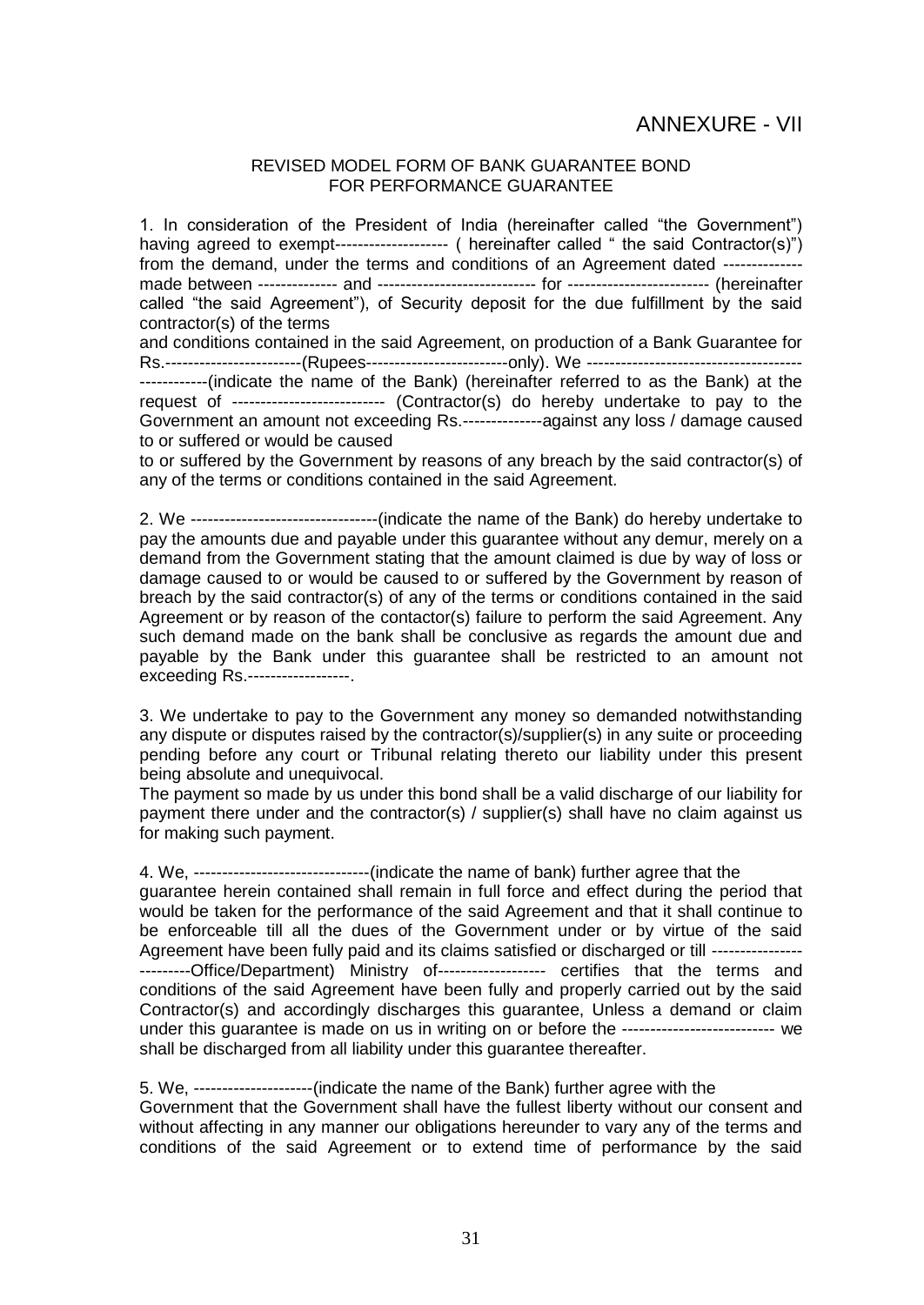contractor(s) from time to time or to postpone for any time or from time to time any of the powers exercisable by the Government

against the said Contractor(s) and to forbear or enforce any of the terms and conditions relating to the said agreement and we shall not be relived from our liability by reason of any such variation, or extension being granted to the said Contractor(s) or for any forbearance act or omission on the part of the Government or any indulgence by the Government to the said Contractor(s) or any such matter or thing whatsoever which under the law relating to the

sureties would, but for this provision, have effect of so relieving us.

6. This guarantee will not be discharged due to the change in the constitution of the bank or the Contractor(s) / Supplier(s).

7. We, ----------------------(indicate the name of the bank) lastly under take not to revoke this guarantee during its currency except with the previous consent of the Government in writing.

Dated: the---------------- day of --------------- 2011 For -----------------------------------

(indicate the name of the bank)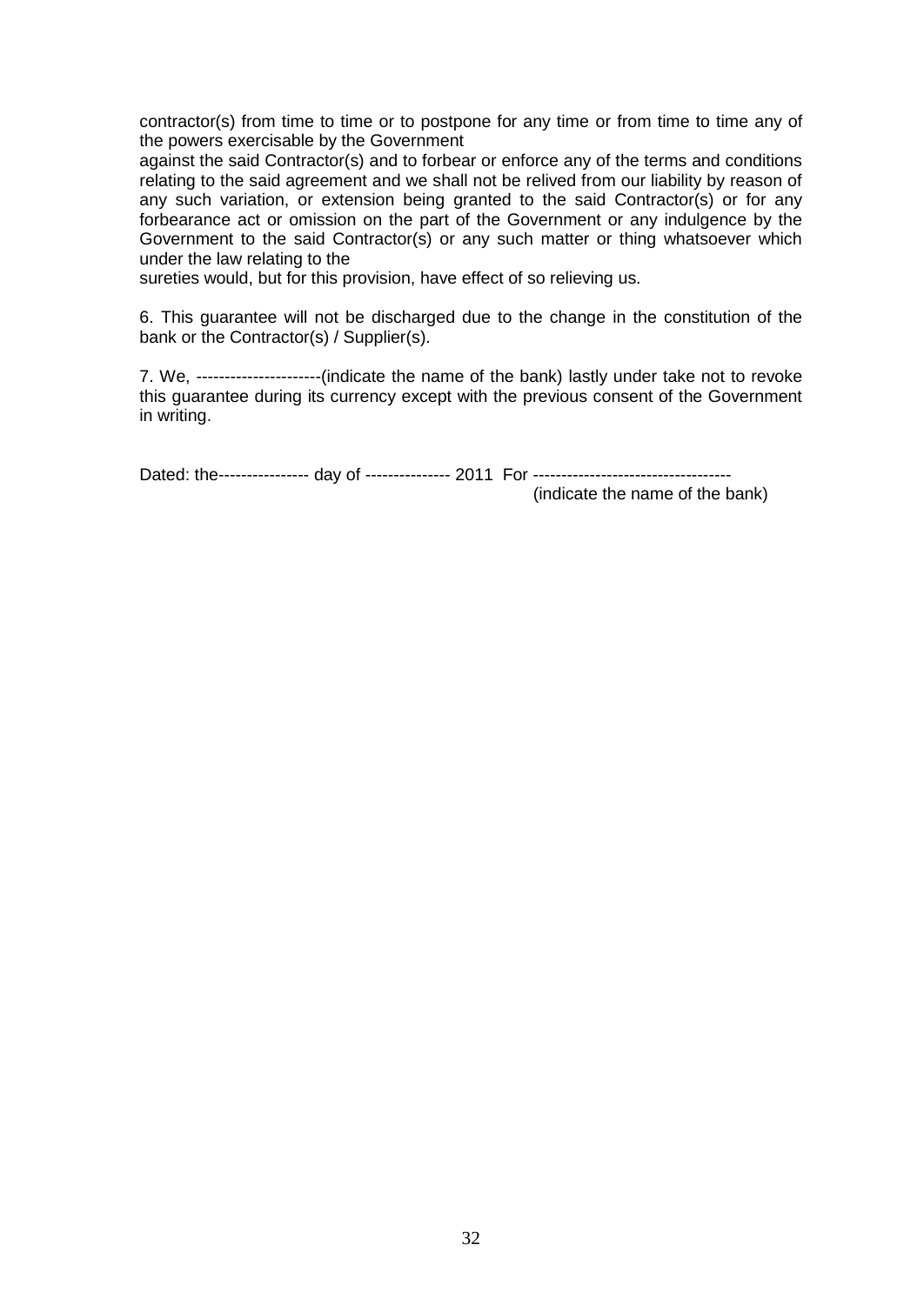# ANNEXURE- VIII

| <b>SOUTH CENTRAL RAILWAY</b>                                                                                                                                                                                                            |                                                                                                                                                                                                                                                                                                                                                                                                                                                                                                                                                                                                                                                                                                                                          |  |  |  |
|-----------------------------------------------------------------------------------------------------------------------------------------------------------------------------------------------------------------------------------------|------------------------------------------------------------------------------------------------------------------------------------------------------------------------------------------------------------------------------------------------------------------------------------------------------------------------------------------------------------------------------------------------------------------------------------------------------------------------------------------------------------------------------------------------------------------------------------------------------------------------------------------------------------------------------------------------------------------------------------------|--|--|--|
| <b>TENDER HALL ENTRY PASS</b>                                                                                                                                                                                                           |                                                                                                                                                                                                                                                                                                                                                                                                                                                                                                                                                                                                                                                                                                                                          |  |  |  |
| 1. Pass No.:                                                                                                                                                                                                                            |                                                                                                                                                                                                                                                                                                                                                                                                                                                                                                                                                                                                                                                                                                                                          |  |  |  |
| 2. Tender Notice No and Date:                                                                                                                                                                                                           | Dated:                                                                                                                                                                                                                                                                                                                                                                                                                                                                                                                                                                                                                                                                                                                                   |  |  |  |
| 3. Name of the work:                                                                                                                                                                                                                    |                                                                                                                                                                                                                                                                                                                                                                                                                                                                                                                                                                                                                                                                                                                                          |  |  |  |
| 4. Due Date and Time of opening :                                                                                                                                                                                                       |                                                                                                                                                                                                                                                                                                                                                                                                                                                                                                                                                                                                                                                                                                                                          |  |  |  |
| 5. Name of Authorized Representative:                                                                                                                                                                                                   |                                                                                                                                                                                                                                                                                                                                                                                                                                                                                                                                                                                                                                                                                                                                          |  |  |  |
| 6. Signature: _____________                                                                                                                                                                                                             | Attested By: ____________                                                                                                                                                                                                                                                                                                                                                                                                                                                                                                                                                                                                                                                                                                                |  |  |  |
| 7. Name of Tenderer:                                                                                                                                                                                                                    |                                                                                                                                                                                                                                                                                                                                                                                                                                                                                                                                                                                                                                                                                                                                          |  |  |  |
| 8. Signature: ______________                                                                                                                                                                                                            |                                                                                                                                                                                                                                                                                                                                                                                                                                                                                                                                                                                                                                                                                                                                          |  |  |  |
| 9. Pass issuing Authority:                                                                                                                                                                                                              | Signature: _____________                                                                                                                                                                                                                                                                                                                                                                                                                                                                                                                                                                                                                                                                                                                 |  |  |  |
|                                                                                                                                                                                                                                         | Name: ____________                                                                                                                                                                                                                                                                                                                                                                                                                                                                                                                                                                                                                                                                                                                       |  |  |  |
| S.C.RLY/Secunderabad                                                                                                                                                                                                                    | Designation: DyCSTE(Shops)<br>. <u>.</u> .                                                                                                                                                                                                                                                                                                                                                                                                                                                                                                                                                                                                                                                                                               |  |  |  |
| INSTRUCTIONS TO TENDERER (S)<br>tenderer or his<br>their vehicle.<br>will sign against SI.No.6.<br>mentioning the Car / Vehicle                                                                                                         | On PRODUCING THIS PASS AT THE ENTRANCE OF THE Tender Hall premises, the<br>Authorized Representative will be permitted to enter the premises along with Driver and<br>In case the tenderer himself is not attending for submitting the tender schedule, he shall<br>fill in the name of the Representative authorized by him at SI.No.5. The Representative<br>At the entrance this pass shall be surrendered and in lieu a green entry permit will be<br>issued by RPF duly taking signatures of the Tenderer or his Authorized Representative<br>No. etc., with this authorization, the tenderer or his Representative will be permitted to<br>remain within the premises of the Tender Hall till the tenders are opened and read out. |  |  |  |
| <b>INSTRUCTIONS FOR OFFICIALS ISSUING TENDER SCHEDULE</b><br>Information at SI.No.1,2,3,4,7&9 shall be filled up while issuing the tender schedule.<br>Pass No. at SI. No. 1 will be same as registered in the tender issuing register. |                                                                                                                                                                                                                                                                                                                                                                                                                                                                                                                                                                                                                                                                                                                                          |  |  |  |

The name, signature and designation shall be recorded at Sl.No.9 while issuing the tender schedule.

At Sl.No.9, the relevant information shall be in the form of DRM against office of

\_\_\_\_\_\_\_\_\_\_\_\_\_\_\_\_\_